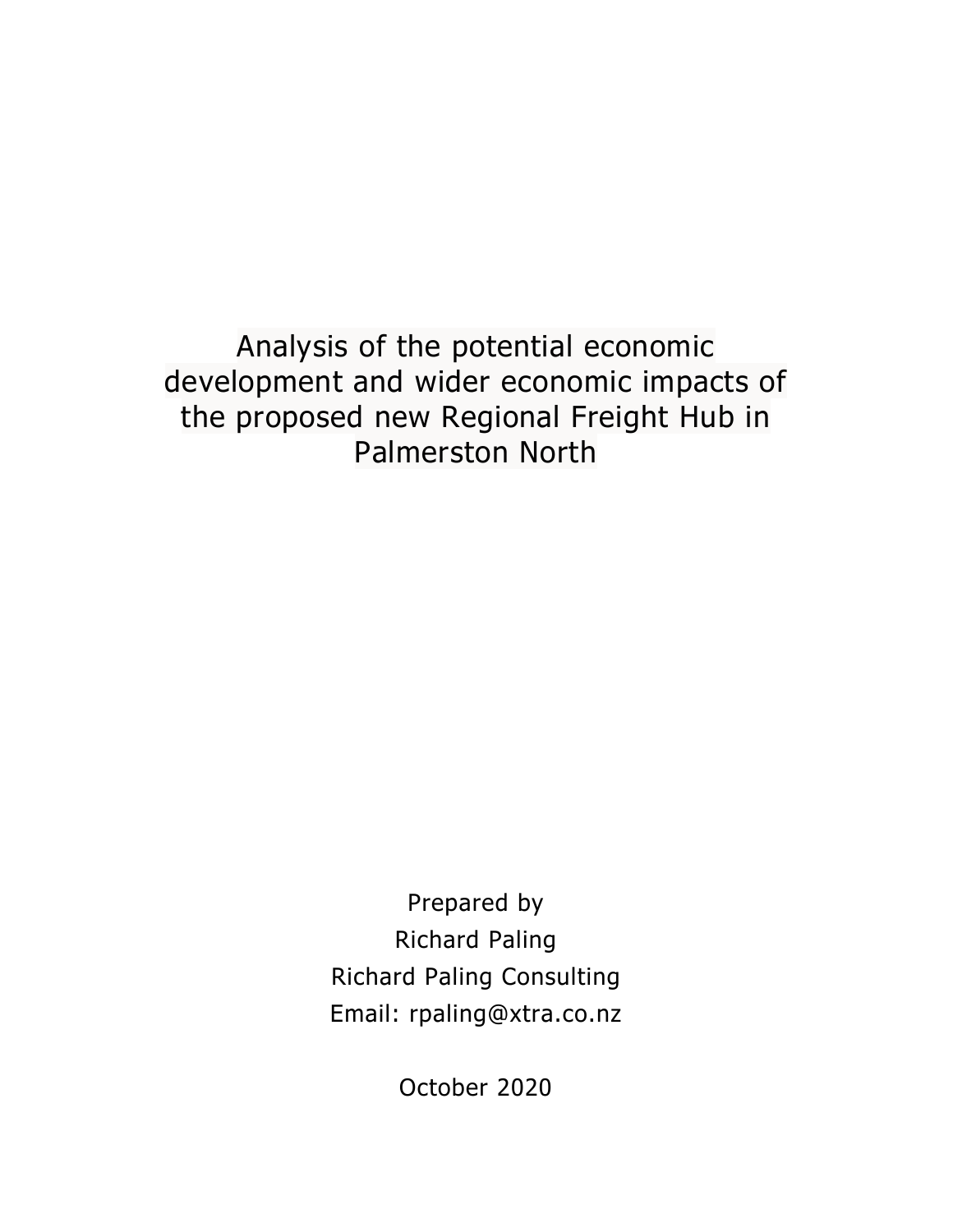## **1 Introduction**

### **1.1 Name and employment**

#### **1.1.1 Introduction**

My name is Richard Paling, and I am an independent transport and economics consultant with over 40 years experience.

I have been engaged by Stantec to provide advice on the economic development and wider economic effects associated with the proposed rail freight hub to assist in the preparation of the Assessment of Effects on the Environment Report ("**AEE**") and to support the Notice of Requirements lodged by KiwiRail to designate the land to provide for the construction and operation of a new multimodal freight hub (Freight Hub) north of Palmerston North.

As part of this I have participated in the MCA workshops considering the possible development impacts of alternative locations for the hub including the assessment and scoring of the options against the background of the freight position in the area. My other relevant experience includes the below.

#### **Wider economic effects of transport investment**

I undertook the development of initial work in New Zealand on understanding the linkages between transport provision and economic development with publications for the Ministry of Economic Development in 2006 and 2007. This work was subsequently refined and now forms an integral part of the economic evaluation procedures used in New Zealand for the appraisal of transport projects. The development of the initial framework was followed by a number of studies applying these techniques particularly in Auckland for which the initial modelling was developed and was also applied more widely for example in the Roads of National Significance (RoNS) and a number of other major transport projects.

In addition the recent focus of the Provincial Growth Fund in providing finance for transport projects in the more remote parts of the country has required approaches which allow the economic development impacts of these investments to be assessed on a broadly consistent basis. I have developed approaches to be used to assess these impacts on a quantitative manner and have applied these in studies in Tairāwhiti and Northland.

## **Freight studies**

I have undertaken a wide range of freight related work across New Zealand. I was the technical lead for the National Freight Demand Study in 2008 and the subsequent two updates in 2014 and 2019 and have also undertaken a range of regional and local freight studies. These include work in relation to the provision of facilities for freight in connection with the development of intermodal logging hubs in Southland, and a more general assessment of the potential for developing similar facilities for logs and other commodities across the South Island.

## **1.2 Project Description and review of the relevant project information**

The proposed project includes the relocation and upgrade of the existing KiwiRail rail yard lying to the north of Tremaine Avenue (Existing Freight Yard) to a location on the northern edge of the North East Industrial Zone (NEIZ) between the airport and Bunnythorpe lying to the west of Railway Road (Site). It is intended that that the Site will provide improved facilities for the marshalling of through traffic together with enhanced opportunities for the transfer of freight between rail and road. The Site will also provide space for freight forwarders handling traffic into and out of the Palmerston North area with direct rail access into their facilities and other facilities for the handling of intermodal freight and associated activities.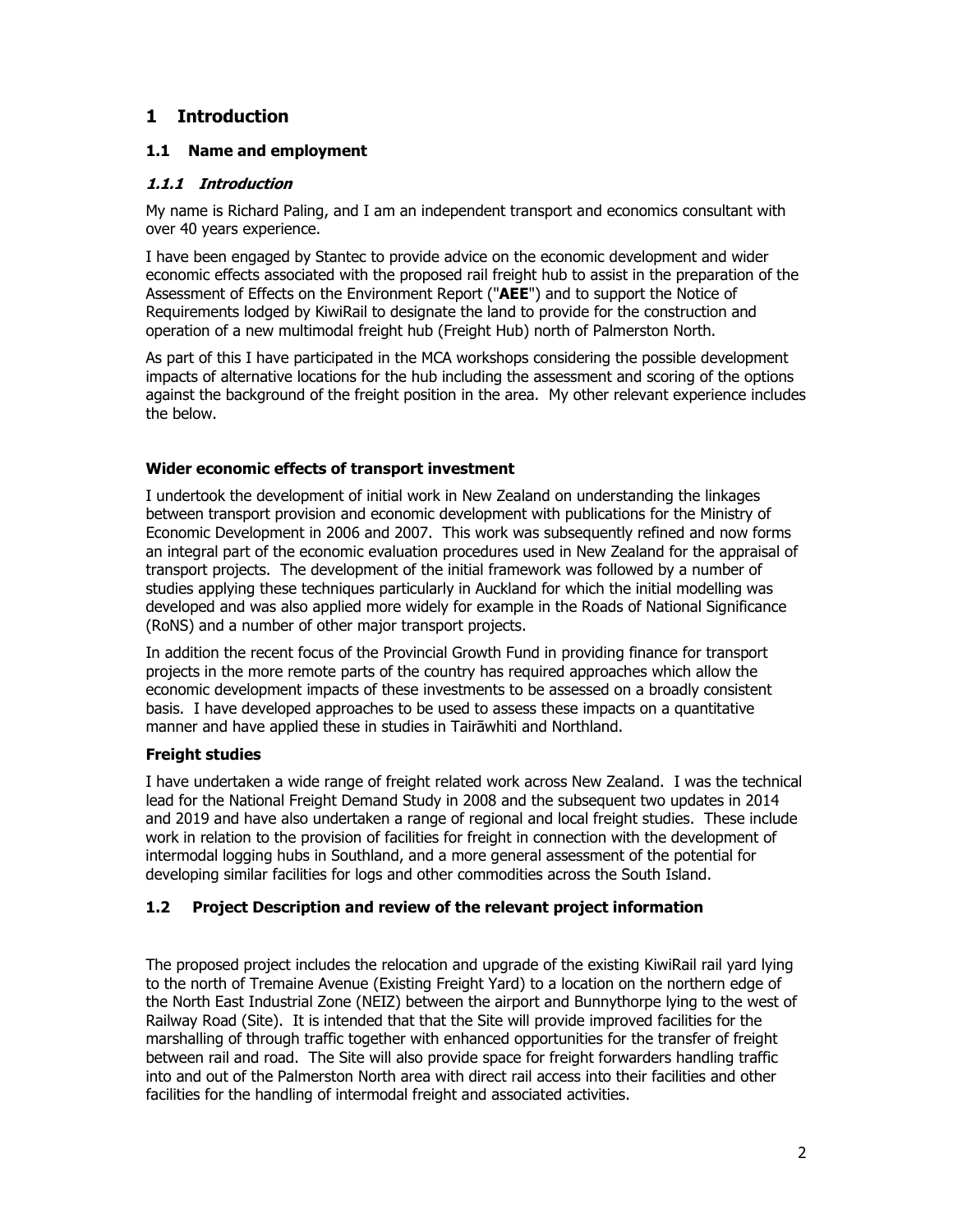I have reviewed:-

- The plans of the Site
- Central North Island Regional Freight Hub Integrated Transport Assessment
- Concept Design Report Intermodal Freight Hub
- Social Impact Assessment
- Intermodal Freight Hub Masterplan Palmerston North Report
- Transport impact assessment

#### **1.3 Purpose and scope of this assessment**

The purpose of this assessment is to assess the economic effects resulting from the construction of the new Freight Hub to the north of the city and the relocation to this of the existing activities currently undertaken at the Existing Freight Yard.

## **2 Factors relevant to assessing the economic effects**

## **2.1 Introduction and Methodology**

Economic effects will potentially arise where the new Freight Hub impacts on the level of employment and economic activity in the Palmerston North area and the surrounding area, with effects on the wellbeing of the community. There are also wider economic effects resulting from the increasing provision of rail freight, although these may be challenging to quantify reliably.

The below and section 3 of the report sets out the approach I have undertaken to assess these impacts. It is worthwhile noting that while there is widely perceived to be a linkage between the provision of improved transport services and economic growth, there are no established procedures for quantifying this linkage. In particular, economic development is typically dependent on the actions of third parties which cannot be predicted with absolute certainty. Thus while some quantification is possible in an analysis of the possible effects of the Freight Hub, especially in defining the economic background against which the Freight Hub has been considered, the assessment of the scale of the effects is essentially qualitative. I have undertaken this assessment based on my expertise and experience.

Factors relevant to the assessment of the economic development impacts of the proposed Freight Hub that are assessed below are:

- The general background to the project
- Rail freight
- Location of Palmerston North as a freight hub
- Establishing the current state of the local economy and the way in which it has been evolving over recent years.
- Assessment of the existing pattern of freight flows
- Assessment of the overall freight patterns for the region and the way in which these have been forecast to change over the future

In section 4 of this report I separately assess the economic effects of the project on particular elements within the context of the above.

#### **2.2 Sources of information**

 Data on employment statistics published by Statistics New Zealand as part of the Business Demographics Database (BDD)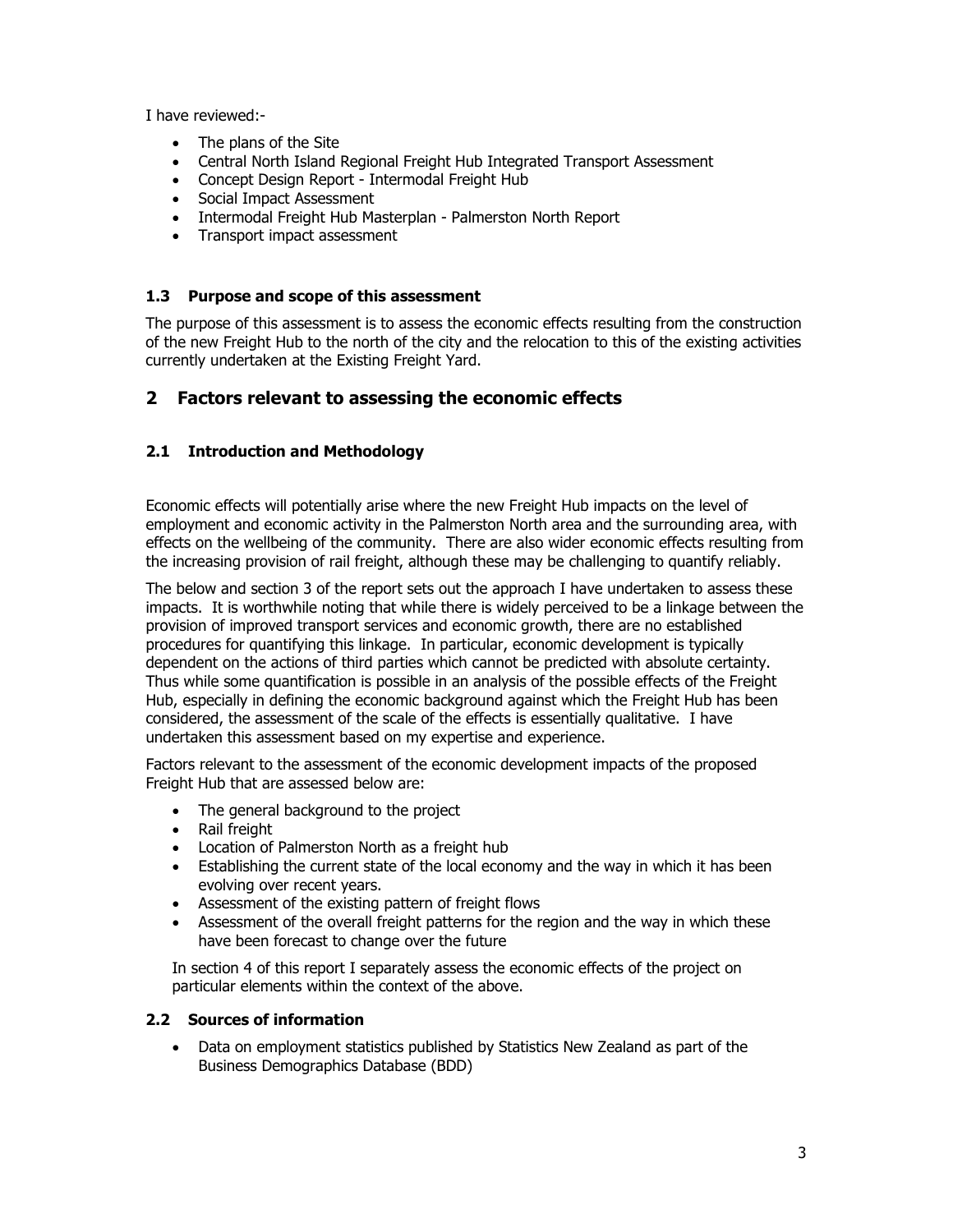- National Freight Demand Study (NFDS) 2017/18, available on the Ministry of Transport website and further freight modelling using the approach set out in the MoT Transport Outlook: Future State Model Results
- Information on patterns of rail flows from KiwiRail
- Discussions with logistics and distribution firms August 2019
- Published plans by PNCC and CEDA
- KiwiRail Statement of Corporate Intent 2021-2023
- Draft New Zealand Rail Plan 2019
- EY Report "The Value of Rail in New Zealand 2016" prepared for NZTA, dated 2 September 2016
- NZ Cabinet Paper The Future of Rail and Investment to Support a Resilient and Reliable Rail System dated 16 May 2019

#### **2.3 Existing Freight Yard**

The Existing Freight Yard was developed in the 1960's before the advent of the movement of freight in containers and other unitised forms. It has subsequently evolved to accommodate the movement of containers and other unitised traffics and also increasing volumes of logs as the forests in the Manawatu-Whanganui region mature. However its age and size have resulted in operational inefficiencies and difficulties in establishing a coordinated working environment.

## **2.4 Rail Freight**

The Draft New Zealand Rail Plan published in late 2019 identifies "Investing in the national rail network to maintain freight rail and provide a platform for future investments for growth" as a Strategic Investment Priority. It recognises that rail is a key part of New Zealand's freight supply chain with strong positive social, economic and environmental benefits and looks to support growth in the regions through completing the rail investments committed through the Provincial Growth Fund for which the proposed investment in Palmerston North is one.

An estimate of the benefits of the existing rail system in New Zealand is set out in the Value of Rail in New Zealand. This identifies quantified benefits in four main categories

- Reduction in emissions
- Reduction in congestion
- Safety savings
- Maintenance savings

In total the report estimates a value of rail in 2015 of about \$1.5 bn of which \$0.35 bn related to the movement of freight. This was made up as follows:-

| Table 2.1<br>Estimates of the "Value of Rail " 2015 (\$m)                    |       |     |  |  |  |  |
|------------------------------------------------------------------------------|-------|-----|--|--|--|--|
| <b>Total for all users</b><br><b>Freight only</b><br><b>Benefit category</b> |       |     |  |  |  |  |
| Reduction in emissions                                                       |       |     |  |  |  |  |
| Reduction in congestion                                                      | 1,367 | 204 |  |  |  |  |
| Safety savings                                                               | 65    | 58  |  |  |  |  |
| Maintenance savings                                                          | 65    | 79  |  |  |  |  |
| Total                                                                        | 1,505 | 347 |  |  |  |  |

The freight benefits of \$347 m can be compared with the total freight movements in 2015 of about 4.5bn net tonne-kms (ntkms) giving an average "value of rail" equivalent to about \$0.08 per ntkm.

The report also identifies other non-quantified benefits

- Connectivity Benefits
- Land Use and Value Uplifts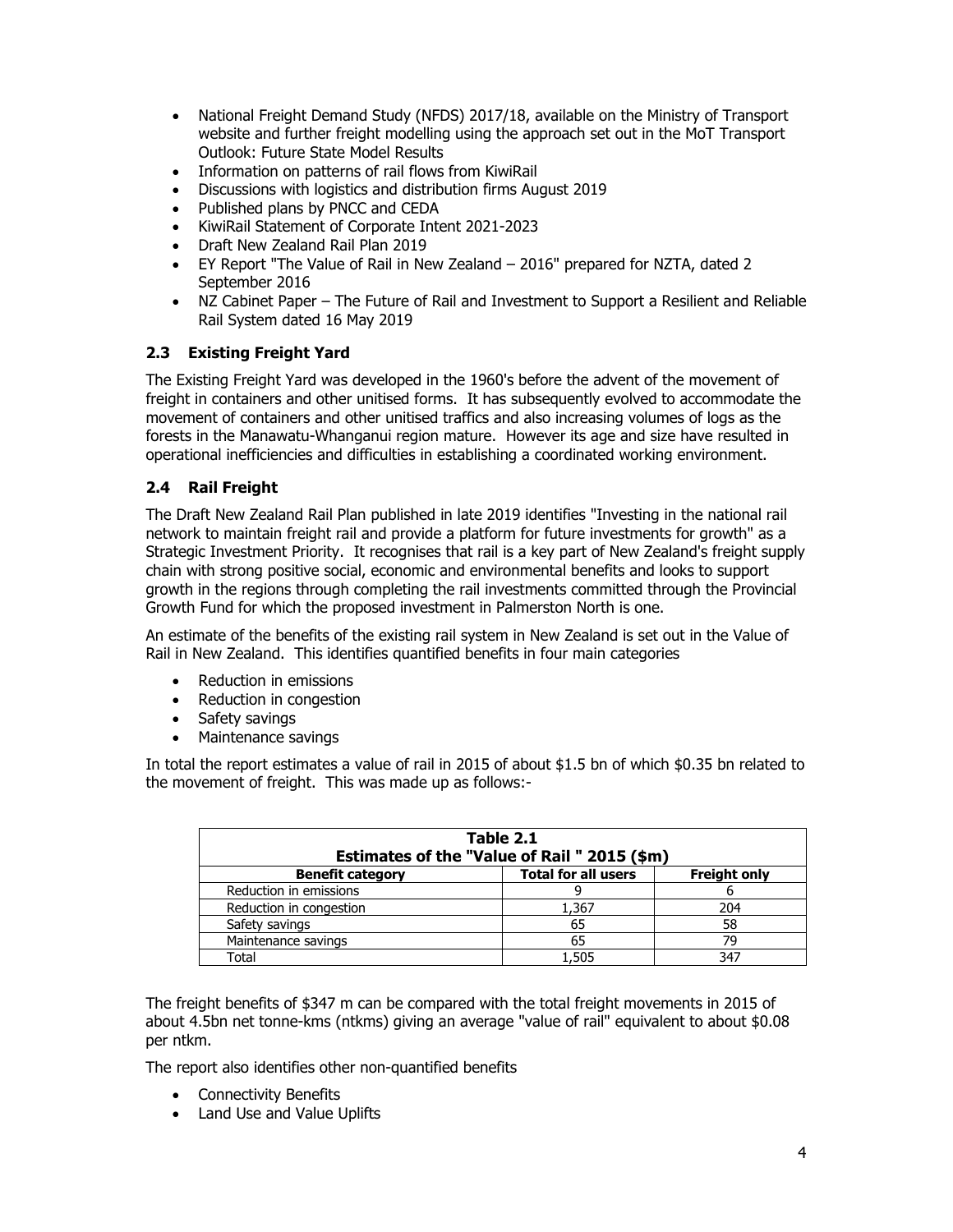Resilience Benefits

These elements would also add to the value of rail. Rail's general connectivity benefits arise from the ability of rail to connect people to work, activities, and other people. In terms of freight, connection benefits can also arise from business having greater access to freight lines resulting in better connections for imports and export routes.

Land use and value uplifts can arise when land values in close proximity to train lines and trains stations experience an uplift in value. The Value of Rail report also notes that uplift can also be experienced by industrial/ commercial properties as well but to a smaller degree in comparison to residential properties as not all business that rent/ own the property will be able to use the rail line productively and generate returns from it.

Resilience benefits can be seen in rail providing an alternative in the event of a challenge (such natural disaster, storm event or industrial disputes) which disrupts travel by road. The Christchurch earthquake is an example of rail providing resilience to the road network for the transport of goods in the event of a natural disaster and in the Kaikōura earthquake rail assisted in the reconstruction of the main north-south highway.

## **2.5 Palmerston North's strategic role**

Palmerston North city has also developed as an important logistics hub with facilities serving the distribution and transport of goods across the lower North Island typically south of a line between Taranaki and Hawke's Bay. This is an area with a current population of 1.03m, about 22 per cent of the population of the country as a whole (2018 Census). Its role as a logistics hub is facilitated by the central location of Palmerston North on the cross-roads between the main rail lines from Taranaki and Hawke's Bay and the main North Island Main Trunk line (NIMT) connecting Auckland with Wellington and the South Island. A similar position exists for the road network where the city lies on SH3 the main east-west highway route connecting Hawke's Bay and Taranaki and is connected to SH1 the main north south route connecting Auckland with Wellington and Christchurch.

In addition to the role of Palmerston North as a logistics hub, the Manawatu-Whanganui region is an important producer of primary products destined for overseas export markets. These may be in the form of products exported with little processing such as logs or in the form of more complex and higher value manufactured products particularly from the meat and dairy industries. For logs in particular, because of the relatively low value of the product and the length of the hauls to the export ports of Napier or Wellington (190 and 140 kms respectively from Palmerston North), transport costs can have a substantial impact on the returns achieved by growers, amounting to up to about 20-25 per cent of the total typical export value of \$160 per tonne.1 As a consequence reductions in the costs of transport can have a particular benefit to the forest owners in the area. For other higher value products where transport costs are much lower as a proportion of the total export price, the quality of the service offered and in particular the reliability of the service is probably more important, although savings in transport costs would potentially accrue to the producers.

Given its role as a potential link in the distribution chain for goods moving into and out of the region, improved rail services and handling facilities clearly have an important role to play in supporting these key activities and enhancing regional economic development both in Palmerston North and the wider region.

 $1$  Based on 2018 figures derived from The Ministry of Primary Industries website https://www.mpi.govt.nz/news-and-resources/open-data-and-forecasting/forestry/wood-productmarkets/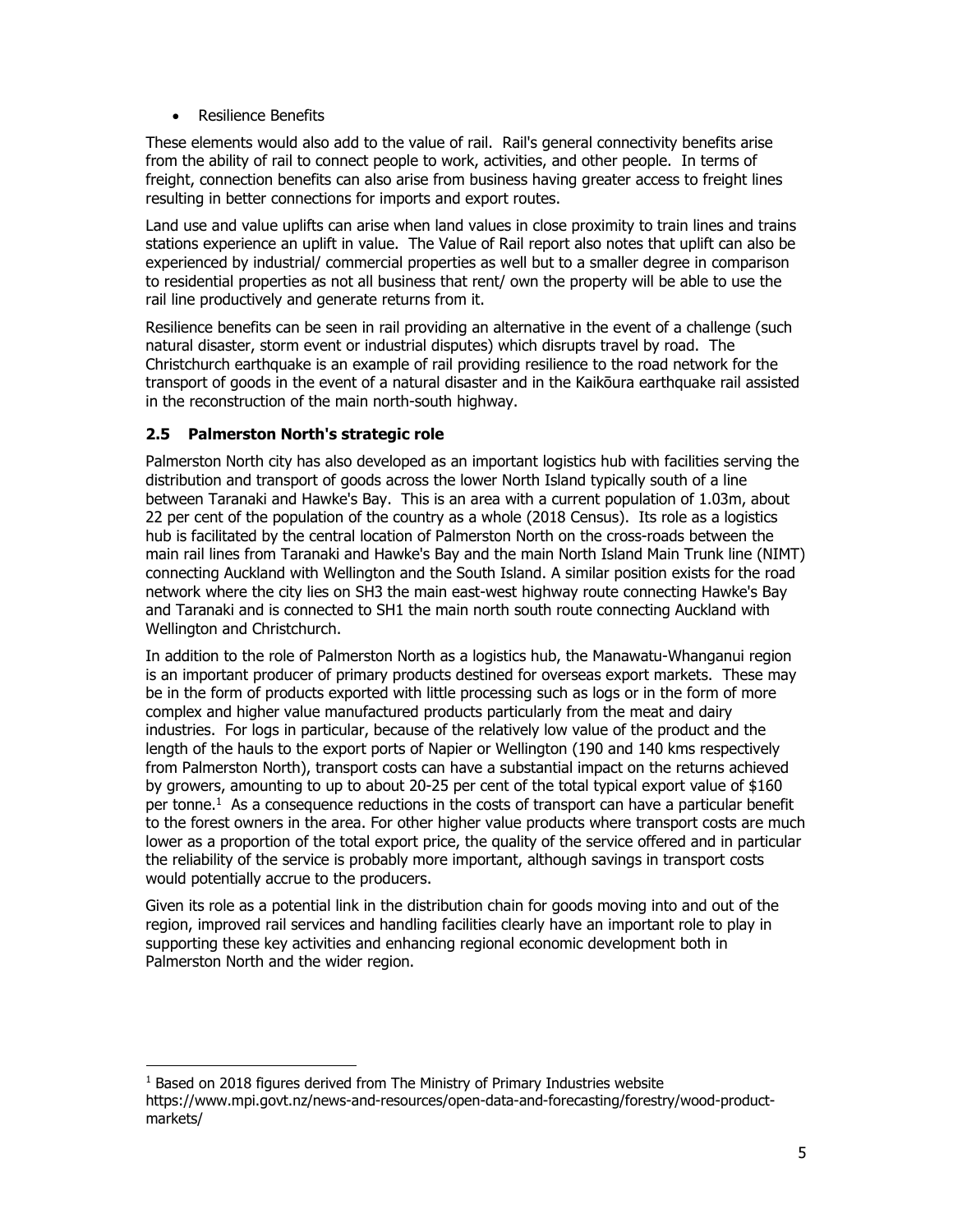The provision of the new Freight Hub will have an impact on the economy of the Palmerston North and wider area. This assessment considers the types of these economic impacts which are likely to arise and assesses their broad scale. As indicated above there will also be wider impacts for the New Zealand economy as whole.

## **2.6 Freight Hub Benefits**

#### **2.6.1 Alignment with national, regional and local strategic objectives**

The proposals for the new facility in Palmerston North need to be viewed against the background of the Government's objective to improve the performance of the rail system. The enhancement of rail facilities forms one of the key elements in the Draft New Zealand Rail Plan and the KiwiRail Statement of Corporate Intent for 2021-2023. These identify the opportunities for KiwiRail to play a greater role in supporting economic activity in New Zealand. This would come about both as the result of improved services and handling facilities providing an improved and more cost-effective offering to existing freight customers but also by attracting additional traffic to rail. This will provide wider economic benefits set out above in terms of reduced congestion, maintenance and emissions and improved safety and will improve the resilience of the national transport system.

Accordingly, a need has been identified to provide increased capacity for rail freight interchange in the Palmerston North area to serve the needs of the lower North Island. As the Cabinet Paper on the KiwiRail Palmerston North Regional Economic Growth Hub<sup>2</sup> notes:

KiwiRail's current Palmerston North Freight Yard is now surrounded by urban development. Remaining on this site will not allow for expansion to accommodate predicted national freight growth and does not align with Palmerston North City Council's strategic rezoning plans. Lack of connectivity to new industrial areas, double handling, rail infrastructure restraints on train sizes, and an inability to meet some time critical requirements limit rail freight handling capabilities at the existing site.

Securing a site in the NEIZ to develop an upgraded, future-proofed Regional Economic Growth Hub would best position KiwiRail and its freight partners to efficiently and sustainably deliver on New Zealand's growing freight demands for the next 50 to 100 years. The NEIZ has been developed as a key location for New Zealand's rail freight in central New Zealand taking freight from north, south, east and west, supporting planned roading infrastructure in the area with its proximity to airfreight and complementing overall regional transport initiatives. The site is:

- Centrally located in relation to the large North Island import ports
- Near the Wellington regional population
- Well situated to handle the flow of import goods south through the North Island (from Auckland to Wellington).

The Regional Growth Study, commissioned by the Government in consultation with Horizons and the district and city councils in 2015, identified opportunities to help realise the region's economic potential. The action plan, Accelerate  $25<sup>3</sup>$  is a joint initiative of local and central government, business and iwi that aims to work towards achieving economic growth in the region. One of the enablers identified in the growth study covers distribution and transport and the Action Plan notes that although the region has a mature transport network it does have specific future requirements including:

<sup>2</sup> Provincial Development Unit KiwiRail Palmerston North Regional Economic Growth Hub 5 November 2018

<sup>3</sup> Accelerate 25, The Manawatu-Whanganui Economic Action Plan August 2016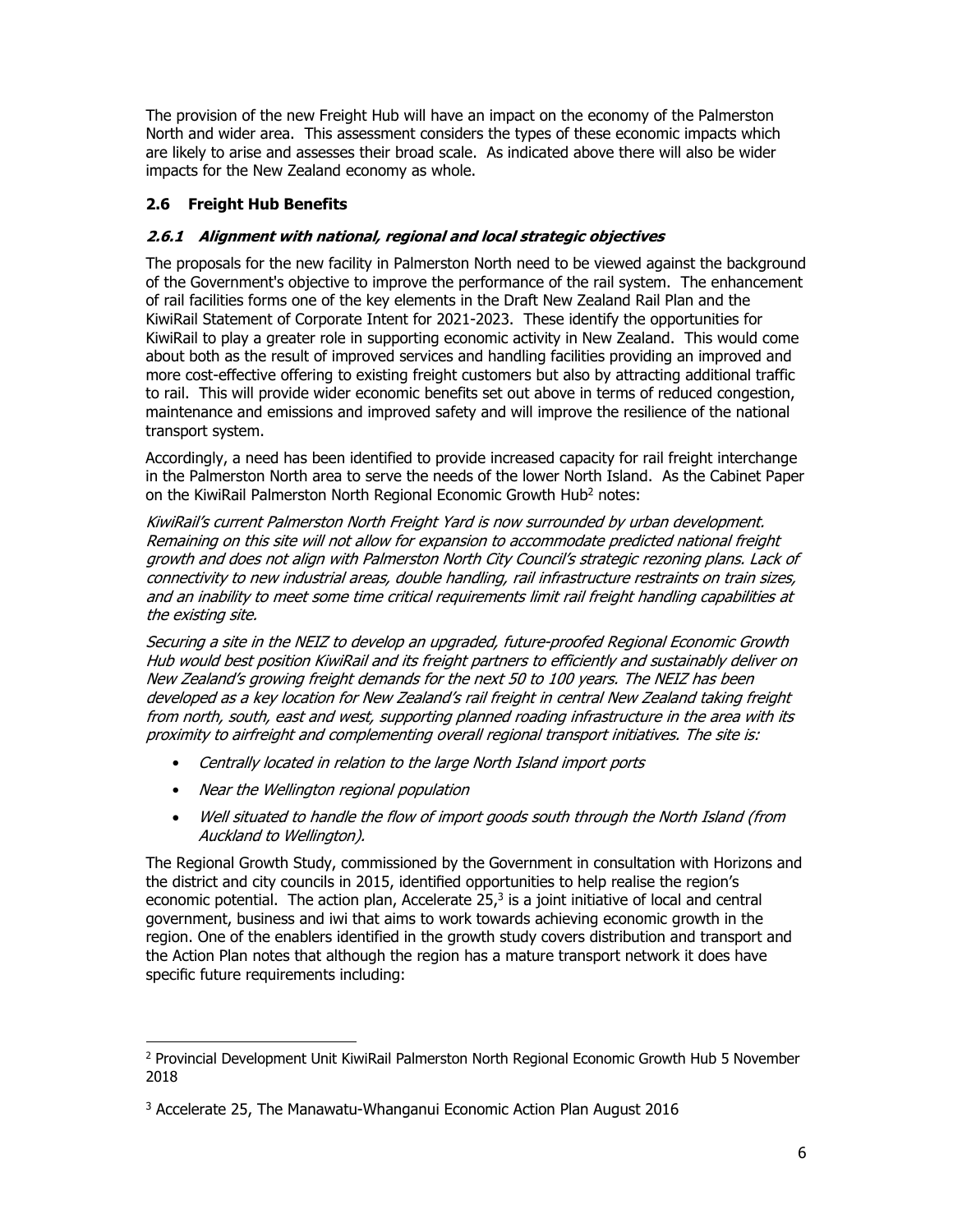**E**ffi**cient and well-serviced hubbing**. The region needs to have the capacity to efficiently collect, package and redistribute product – and in so doing, reduce costs and increase the speed associated with getting products to market, when compared to other international suppliers.

In particular;

**Palmerston North is a major intersection requiring more investment in streamlined transport movement.** Palmerston North is at the centre of rail and road networks which go toward all four points of the compass. This intersection of multi modal and large product and traffic volumes must be as well designed and efficient as possible. Inefficiency makes the cost of moving goods and services bigger than it should be.

Following on from this, Chapter 12A of the Palmerston North's District Plan<sup>4</sup> states: "Specific market requirements for large industrial sites of 5ha and above, and sites which can be accessed on a 24-hour basis, are not readily available in the City's urban industrial area. With projected growth, particularly in the distribution and communication industries in the City, building on Palmerston North's strategic geographic location in the centre of the southern North Island, land is required to accommodate these activities, as well as growth in other types of industrial activity.

The North East Industrial Zone area was identified as the most suitable area in the City for industrial zoning following a detailed analysis of options. Its location and topography are wellsuited to industrial development, services can be provided which will meet the needs of most industrial users, and it is unsuitable for alternative urban uses such as residential largely due to the proximity to the Palmerston North Airport. It can readily be accessed by road and rail, and proximity to the City's airport means that synergies with that mode of transport are also possible. At approximately 233 hectares, and allowing for internal roading and landscaping space, it is large enough to provide for the City's industrial expansion needs for the long-term.

The new Freight Hub will also align with local strategic objectives. The importance of the logistics sector has been recognised in the development of economic growth strategies for the area. As an example, the Palmerston North Long Term Plan  $2018$ - $2028$ <sup>5</sup> has identified logistics as one of the six priority sectors for development stating:

Council has identified six priority sectors that will help determine Palmerston North's future economic wellbeing: healthcare and social services; logistics; education; tourism and visitor activity; research (including a focus on agritech); and government administration and defence. These include sectors experiencing strong growth at a national level, as well as sectors where there is faster growth at a city or regional level than experienced nationally. Council's goal is to support these sectors and help them grow. The Council also wants to develop new growth sectors by capitalising on the city's strengths to ensure it is not overly reliant on a few industries.

#### **2.6.2 Increase in cost efficiencies and competitiveness**

<sup>4</sup> Palmerston North City District Plan dated May 2018

<sup>5</sup> Palmerston North 2028. 10 Year Plan 2018-2028, dated 25 June 2018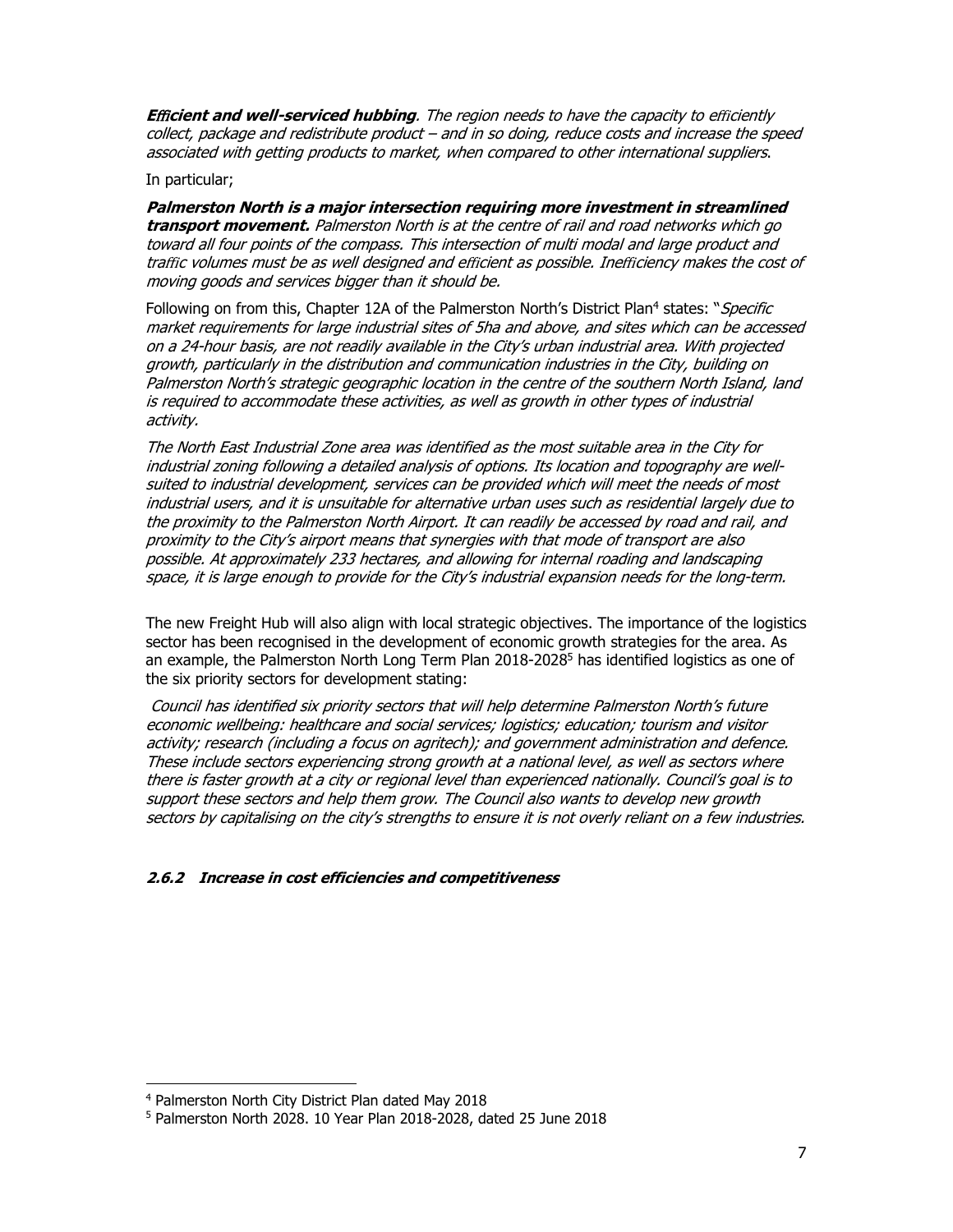The new Freight Hub with its improved facilities for handling both intermodal traffic transferring to or from rail at the site and for handling longer trains for traffic passing through the Site will allow improvements to the costs and quality of the rail services using this and should therefore encourage a switch of traffic to rail. In achieving this, the Freight Hub would align with national, regional and local objectives and strategies. This alignment is also likely to ensure that complementary measures required to facilitate the development of the Freight Hub and the associated activities will be supported by the authorities in the area. This will help to make sure that the best use is made of the asset supporting its role in regional development.

Other complementary measures to increase the use of rail and enhance the role of the Freight Hub include steps to improve track capacity, for example by the provision of additional capacity to allow the more efficient operation of freight trains in the Auckland area, increasing the lengths of passing loops and increasing axle weights. These would be supplemented by the purchase of new rolling stock to replace and augment the existing fleet. The more efficient train operations which would result would improve the general competitiveness of rail relative to road encouraging a shift of traffic and contributing to the Government's environmental and sustainability objectives.

Efficiency impacts of the new Freight Hub are further discussed in section 4.1 below.

#### **2.6.3 Through traffic improvements**

As well as impacting on Palmerston North and the wider Manawatu-Whanganui region, the Freight Hub will also allow the introduction of longer, more cost efficient trains. At present, almost all freight passing through the Existing Freight Yard, including traffic using the lines connecting Taranaki and Hawke's Bay as well as the main north-south route, is marshalled at the site. The constraints of the Existing Freight Yard limit train sizes, which has effects on the costs and efficiency of rail operations. The proposed facilities at the Freight Hub will accommodate the operation of 1500m trains on the key route between Palmerston North and Auckland and improved handling of services on the other lines served by the Freight Hub.

#### **2.7 Importance of logistics in the Palmerston North economy**

The benefits from the reduction in freight costs and other improvements to the quality of service for goods handled at the Freight Hub will have a particular impact on the economy of the Palmerston North area because of the importance of the city as the major distribution hub for the southern North Island. As discussed above, logistics represents an important activity in the Palmerston North area, reflecting its location in the centre of the lower North Island and at the crossroads of a number of major road and rail routes. This has been recognised in the Palmerston North City Council (PNCC) Long Term Plan 2018-2028 which states:-

As a major freight and logistics hub for the lower North Island, we already shift six times the freight of Taranaki and two and a half times as much as Wellington. Developing our infrastructure will enable even greater opportunity in this critical sector.

At a more detailed level, the importance of distribution and logistics activities in the Palmerston North economy to which the Freight Hub would contribute is highlighted in Table 2.2. This shows the relative shares of employment in the key distribution and logistics sectors of Palmerston North and compares this to the position of the country as a whole.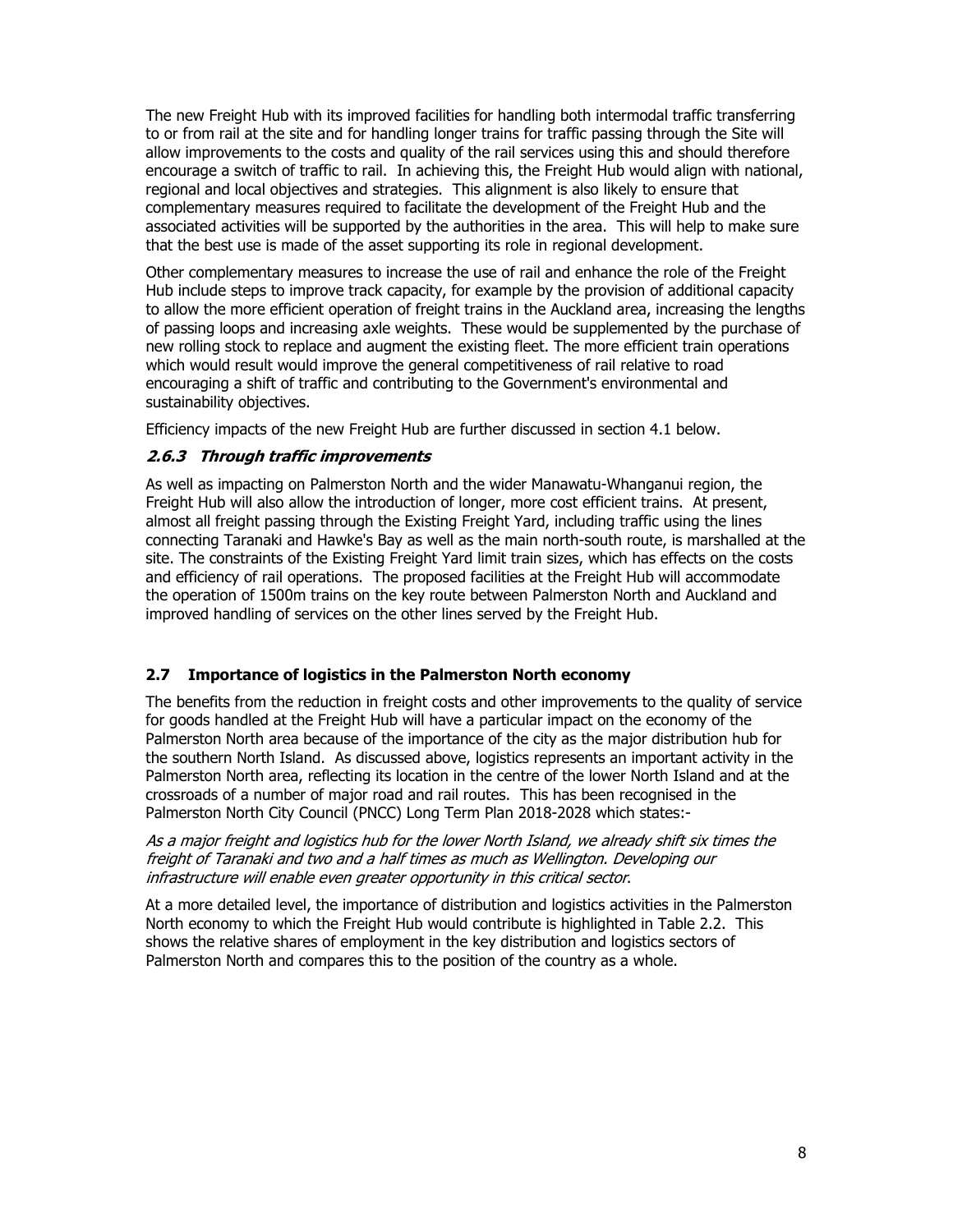| Table 2.2<br><b>Employment in transport and logistics related activities in Palmerston North</b><br>and New Zealand 2019<br>(percentage of total employment) |                                   |                              |  |  |  |  |
|--------------------------------------------------------------------------------------------------------------------------------------------------------------|-----------------------------------|------------------------------|--|--|--|--|
| <b>Type of activity</b>                                                                                                                                      | <b>Palmerston</b><br><b>North</b> | <b>New</b><br><b>Zealand</b> |  |  |  |  |
| <b>F Wholesale Trade</b>                                                                                                                                     | $6.7\%$                           | 5.3%                         |  |  |  |  |
| F33 Basic Material Wholesaling                                                                                                                               | 1.0%                              | 1.0%                         |  |  |  |  |
| F34 Machinery and Equipment Wholesaling                                                                                                                      | 1.4%                              | 1.5%                         |  |  |  |  |
| F35 Motor Vehicle and Motor Vehicle Parts Wholesaling                                                                                                        | $1.1\%$                           | $0.4\%$                      |  |  |  |  |
| F36 Grocery, Liguor and Tobacco Product Wholesaling                                                                                                          | $2.6\%$                           | $1.1\%$                      |  |  |  |  |
| 1461 Road Freight Transport                                                                                                                                  | 1.8%                              | 1.3%                         |  |  |  |  |
| 1471 Rail Freight Transport                                                                                                                                  | $0.2\%$                           | $0.1\%$                      |  |  |  |  |
| I51 Postal and Courier Pick-up and Delivery Services                                                                                                         | 0.7%                              | 0.6%                         |  |  |  |  |
| I53 Warehousing and Storage Services                                                                                                                         | $0.3\%$                           | $0.3\%$                      |  |  |  |  |
| Total logistics related activities                                                                                                                           | $9.7\%$                           | 7.6%                         |  |  |  |  |

Source: Statistics New Zealand Business Demographics Database

The activities identified as being associated with logistics contributed almost 10 per cent of the employment in Palmerston North City compared to about 7.6 per cent nationally. This represents a share of local employment that is almost 30 per cent higher than the national position.

In addition to being an important part of the local economy, growth in many of the subsectors related to logistics has been relatively high in recent years as can be seen in Table 2.3.

| Table 2.3<br>Growth in employment in logistics related activities 2015-2019 |                     |                       |  |  |  |  |
|-----------------------------------------------------------------------------|---------------------|-----------------------|--|--|--|--|
| Type of activity                                                            | Palmerston<br>North | <b>New</b><br>Zealand |  |  |  |  |
| F Wholesale Trade                                                           | 13.3%               | $9.2\%$               |  |  |  |  |
| F33 Basic Material Wholesaling                                              | $4.2\%$             | 10.1%                 |  |  |  |  |
| F34 Machinery and Equipment Wholesaling                                     | $-11.3%$            | $3.3\%$               |  |  |  |  |
| F35 Motor Vehicle and Motor Vehicle Parts Wholesaling                       | 25.0%               | 12.8%                 |  |  |  |  |
| F36 Grocery, Liquor and Tobacco Product Wholesaling                         | 30.0%               | 17.5%                 |  |  |  |  |
| 1461 Road Freight Transport                                                 | 22.7%               | 11.2%                 |  |  |  |  |
| 1471 Rail Freight Transport                                                 | $0.0\%$             | $-7.1\%$              |  |  |  |  |
| I51 Postal and Courier Pick-up and Delivery Services                        | $9.7\%$             | 50.0%                 |  |  |  |  |
| I53 Warehousing and Storage Services                                        | $6.7\%$             | 22.1%                 |  |  |  |  |
| Total growth in logistics related activities                                | 14.1%               | 8.3%                  |  |  |  |  |
| Total growth in all industries                                              | 8.3%                | 11.2%                 |  |  |  |  |

Source: Statistics New Zealand Business Demographics Database

Distribution and logistics activities are clearly important to Palmerston North and their contribution in terms of employment has in general been growing faster in the city than in New Zealand as a whole. Within the city, employment in logistics has also been growing faster than general employment. This has particularly been the case for the movements of goods associated with groceries and supermarkets, where employment has grown by almost a third since 2015. Improvements affecting distribution and logistics are therefore likely to have a relatively high impact in the Palmerston North area.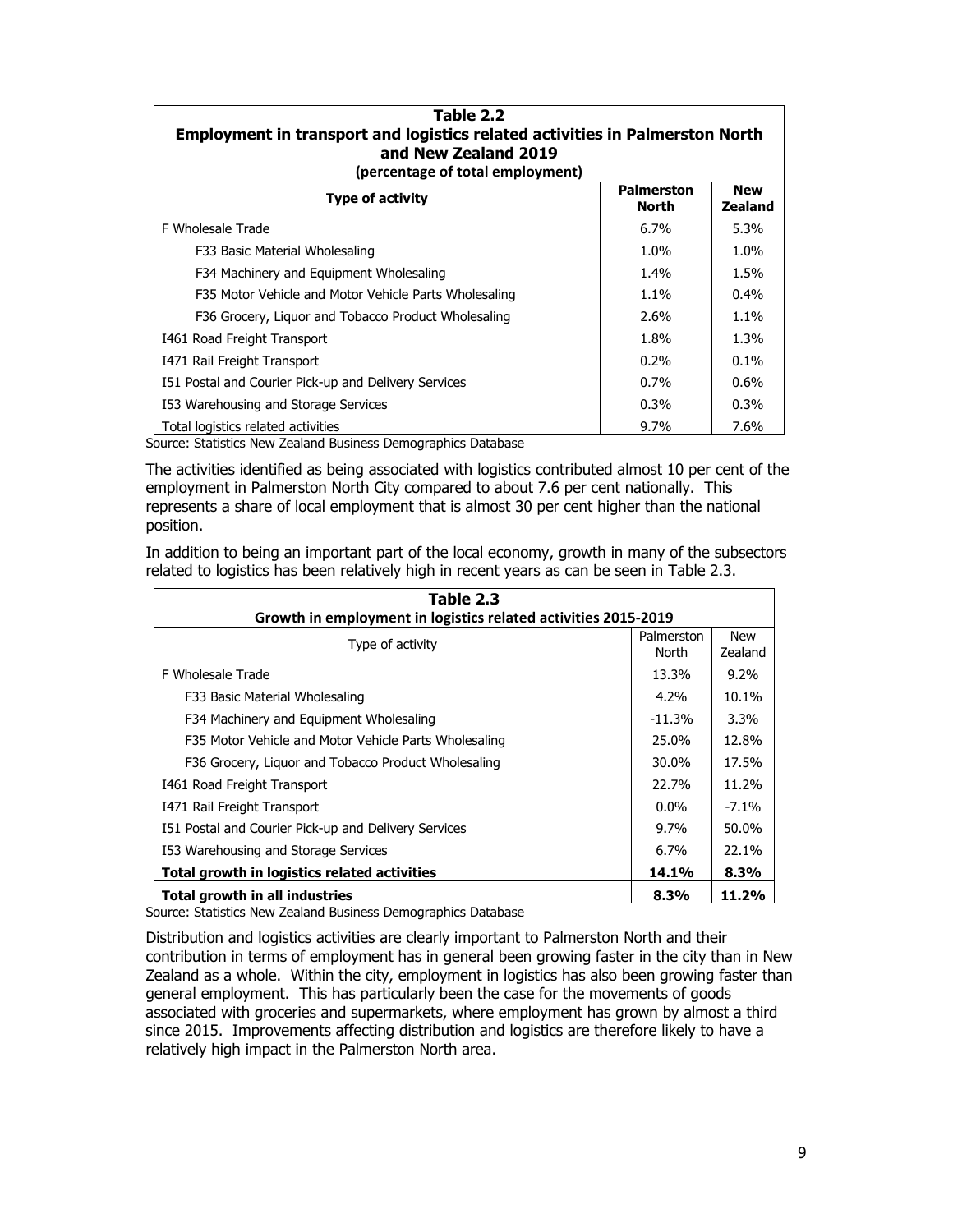The growing logistics activities in Palmerston North include distribution centres serving both national as well as regional markets. National distribution centres have been established by firms like Ezibuy, who at times have also used the facility to distribute to Australian markets, Toyota who have their national parts distribution centre in the city, Steelfort who distribute Miele goods nationally and Norwood who distribute agricultural machinery parts nationally from their Palmerston North warehouse.

Firms distributing to regional markets in many cases covering much of the lower North Island including Taranaki and Hawke's Bay include:

- **Countdown**
- Foodstuffs
- Bidfood
- Americold
- Steel and Tube

These firms are concentrated in three main areas:

- Kelvin Grove
- NEIZ
- Milson

#### **2.8 Importance of logistics to the wider regional economy**

As well as the distribution of inbound goods to markets in the lower North Island, the logistics activities in Palmerston North also form part of the supply chains supporting the outbound movements of goods produced in the area. The districts surrounding the city are important producers of manufactured food products, particularly meat and dairy products. Employment in these sectors account for more than 10 per cent of the total for the surrounding areas of Manawatu and Rangitikei, and with a similar level of employment but a smaller proportion of the total workforce in Palmerston North. Much of this output particularly of dairy and meat products is destined for overseas markets and efficient supply chains supporting these movements are therefore important. The Existing Freight Yard plays an important role in the movement of these and improved services would have benefits for the exporters.

The other important product from the area is logs destined for overseas markets. For this commodity transport costs can make up a high proportion of the delivered costs at the export port. Minimising these costs is an important factor in achieving an adequate return to the grower and encouraging the longer term sustainability of the industry with the resulting benefits for carbon capture supporting the Government's broader climate change objectives.

#### **2.9 Existing pattern of movements through the Existing Freight Yard**

#### **2.9.1 Introduction**

The Existing Freight Yard is an important part of the logistics chain in the area providing an important interface between the longer distance movement of freight by rail and either its onward distribution to the local area for goods carried by rail into the region or as a collection point for goods moved by road for outward movement by rail. In this latter role it primarily supports the movement of primary products generated in the region. The inbound movement of goods supports the role of Palmerston North as a major distribution centre for the lower North Island.

Within the broader area, there is a smaller rail hub at Longburn mainly serving the needs of the industries located adjacent to it and with a focus on milk and dairy products and other chilled or frozen commodities.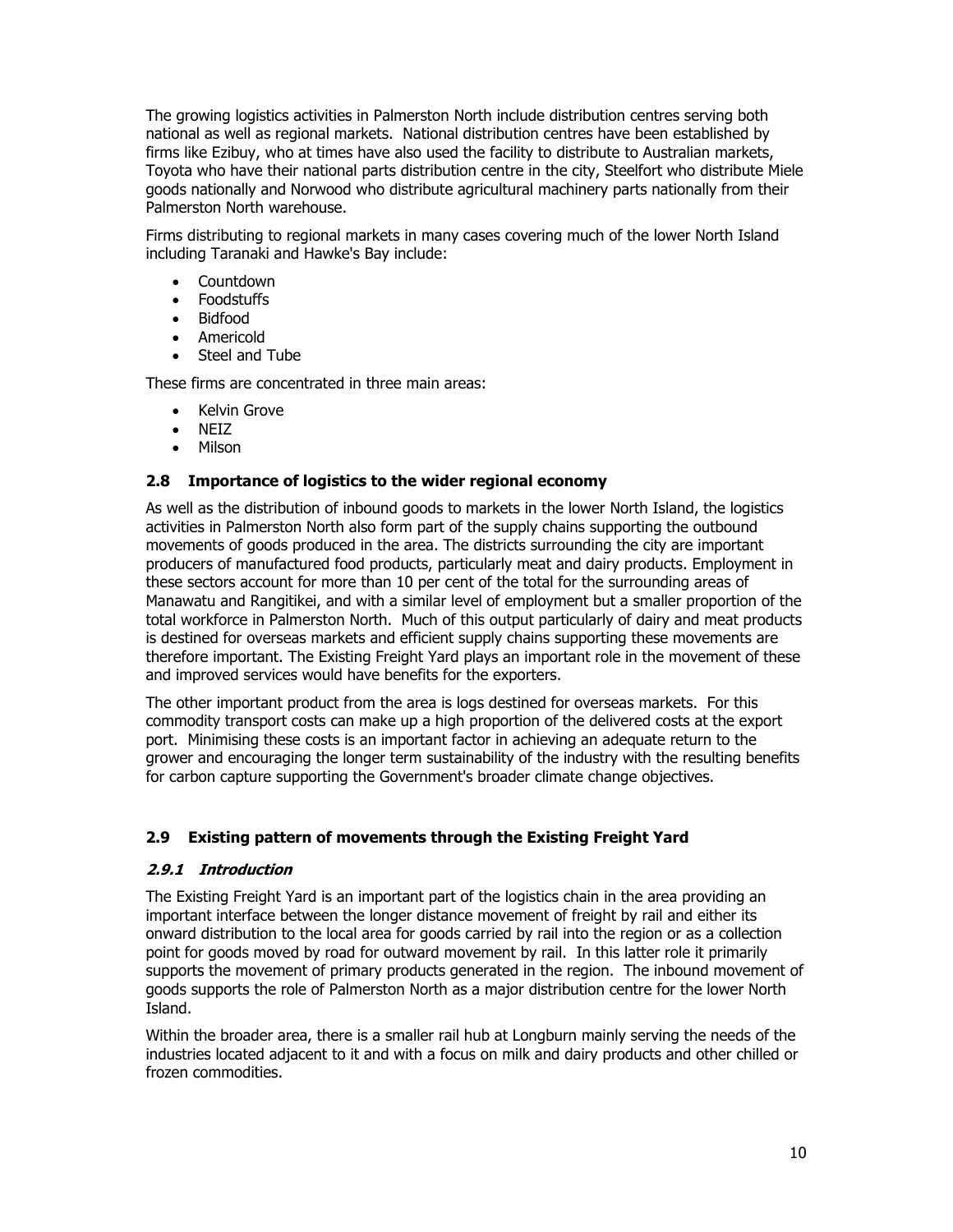#### **2.9.2 Goods movements through the Existing Freight Yard**

| Table 2.4<br>Main freight flows through the Palmerston North Existing Freight Yard 2018/9<br>(000 net tonnes) |          |         |       |  |  |  |
|---------------------------------------------------------------------------------------------------------------|----------|---------|-------|--|--|--|
|                                                                                                               | Outbound | Inbound | Total |  |  |  |
| Dairy                                                                                                         | 3.5      | 0.0     | 3.5   |  |  |  |
| Logs                                                                                                          | 280.1    | 0.0     | 280.1 |  |  |  |
| Manufactured and retail items                                                                                 | 35.9     | 303.8   | 339.7 |  |  |  |
| Meat                                                                                                          | 31.0     | 0.0     | 31.0  |  |  |  |
| Other agriculture                                                                                             | 3.2      | 0.0     | 3.2   |  |  |  |
| Other                                                                                                         | 1.7      | 3.1     | 4.8   |  |  |  |
| Steel and aluminium                                                                                           | 0.00     | 6.1     | 6.1   |  |  |  |
| Total*                                                                                                        | 355.5    | 313,1   | 668.6 |  |  |  |

The volumes of goods handled at the Existing Freight Yard in 2019 are set out in Table 2.4.

Source: KiwiRail \*Note that the table uses rounded figures

The distribution of commodities by type for inbound and outbound flows is set out in Figure 2.1 and Figure 2.2.

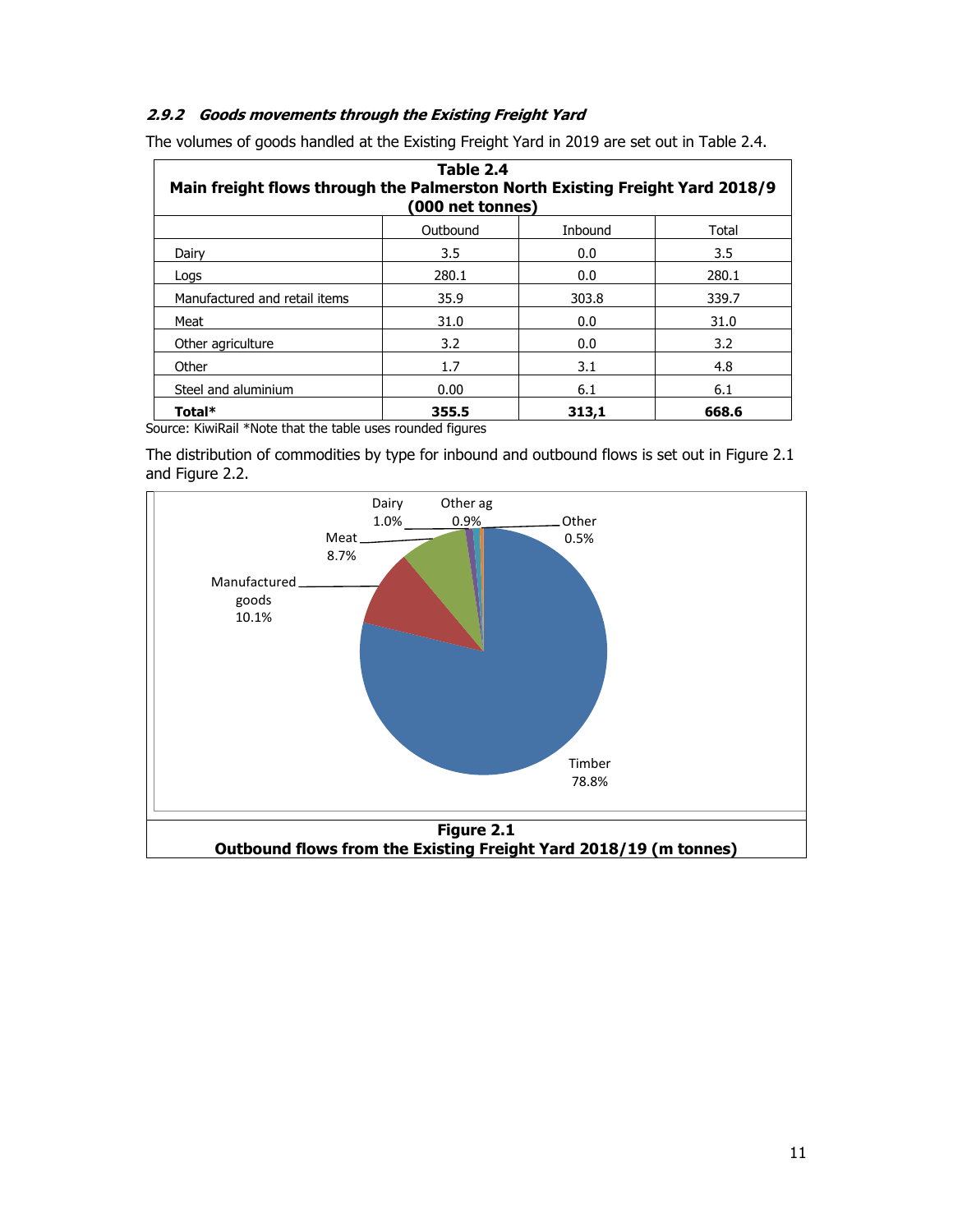

In total, the Existing Freight Yard handles about 0.7 m tonnes of cargo in a year, about 3-4 per cent of the total volumes transported by rail in the country as a whole. Just over half of the flows are outbound, mainly comprising the movements of logs for export through Wellington or Napier. Other important commodities moving outbound are manufactured goods to a wide range of destinations but with about a third for export, and meat mainly for export through Wellington and Napier.

Inbound flows are almost entirely freight forwarding and retail goods mainly from Auckland (73 per cent), Wellington (10 per cent) and Hamilton (6 per cent). These account for almost all of the total movements inbound and reflect Palmerston North's role as the major distribution centre for the lower North Island with a catchment area stretching as far north as Taranaki and Hawke's Bay.

Between 2018 and 2019 the volumes handled through the terminal increased by about 6 -7 per cent mainly driven by increases in the volumes of the major commodities, logs outbound increasing by 10 per cent and manufactured goods inbound increasing by 9 per cent.

## **2.9.3 Through traffic**

As well as handling the transfer of goods between road and rail, the Existing Freight Yard at Palmerston North also handles the marshalling of the wagons passing through the area. In this context the facility serves a number of rail traffic flows including:

- Auckland to Wellington and the SI (and return)
- Whareroa to Auckland, dairy
- Whanganui to Wellington and north
- Other traffic to and from New Plymouth
- Gathering traffic from nearby stations to ship onwards, especially to the north (Pahiatua, Longburn, Marton)
- Karioi to Napier (pulp)
- Other traffic to and from Napier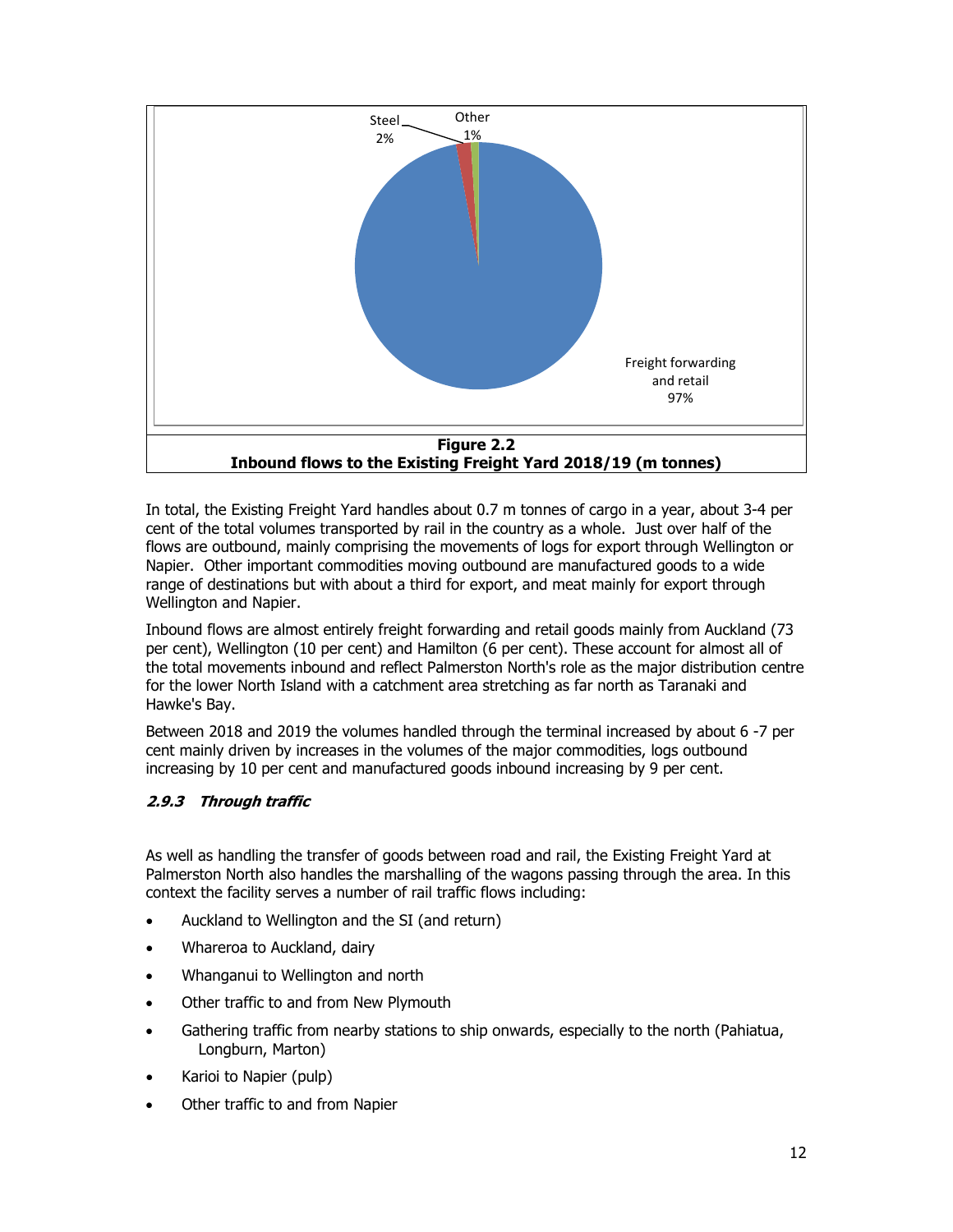In total, the traffic associated with these through movements (as distinct from the freight transferred between road and rail at the Existing Freight Yard) amounted to about 2.2 m tonnes in 2019, about 13 per cent of the total freight carried by rail. This represents an increase of about 20 per cent over the traffic recorded for 2018. Given the range of destinations served by the through services, improvements to the marshalling for these movements at an upgraded freight hub would therefore have a widespread impact over the rail network and its customers across the country.

Combining this with the traffic transferred between road and rail at the Existing Freight Yard, the total freight including both through movements and traffic to and from Palmerston North would therefore amount to about 2.8 m tonnes per year.

The number of train movements through the Existing Freight Yard amounted to about 12,000 per year in 2018 or about 45 per day. Of these, about 10,000 would start or stop at the Existing Freight Yard. The details of these are set out in the Concept Design Report Section 3.2.

## **2.10 Freight patterns and forecasts**

#### **2.10.1 Introduction**

The movement of goods through the Existing Freight Yard can be seen in the context of the overall movements of freight both nationally and into and out of the region. The forecasts of these provide an indication of the future markets in which rail will be involved, either maintaining or increasing their market share for these commodities.

#### **2.10.2 National freight patterns**

The revised National Freight Demand Study (NFDS) $6$  and use of the associated Ministry of Transport freight modelling gives a total growth in national domestic freight movements of about 45 per cent over the period from 2017/18 to 2052/53. These forecasts have been produced recently and would therefore replace earlier estimates that are included in the Masterplan. The Masterplan forecasts assumed a total freight demand of 393m tonnes in 2050, compared to the revised NFDS which has forecast of 404m tonnes in 2052/53.

However although the total forecast future freight demand has remained broadly unchanged from that forecast in the Masterplan (393n tonnes in 2050 for the Masterplan and 404m tonnes with the revised forecasts, there are differences in the growth patterns for the different commodities. The details of the national position identified for 2017/18 and the forecast growth to 2052/53 are set out in Table 2.5.

<sup>6 &</sup>quot;National Freight Demand Study 2017/18" Ministry of Transport September 2019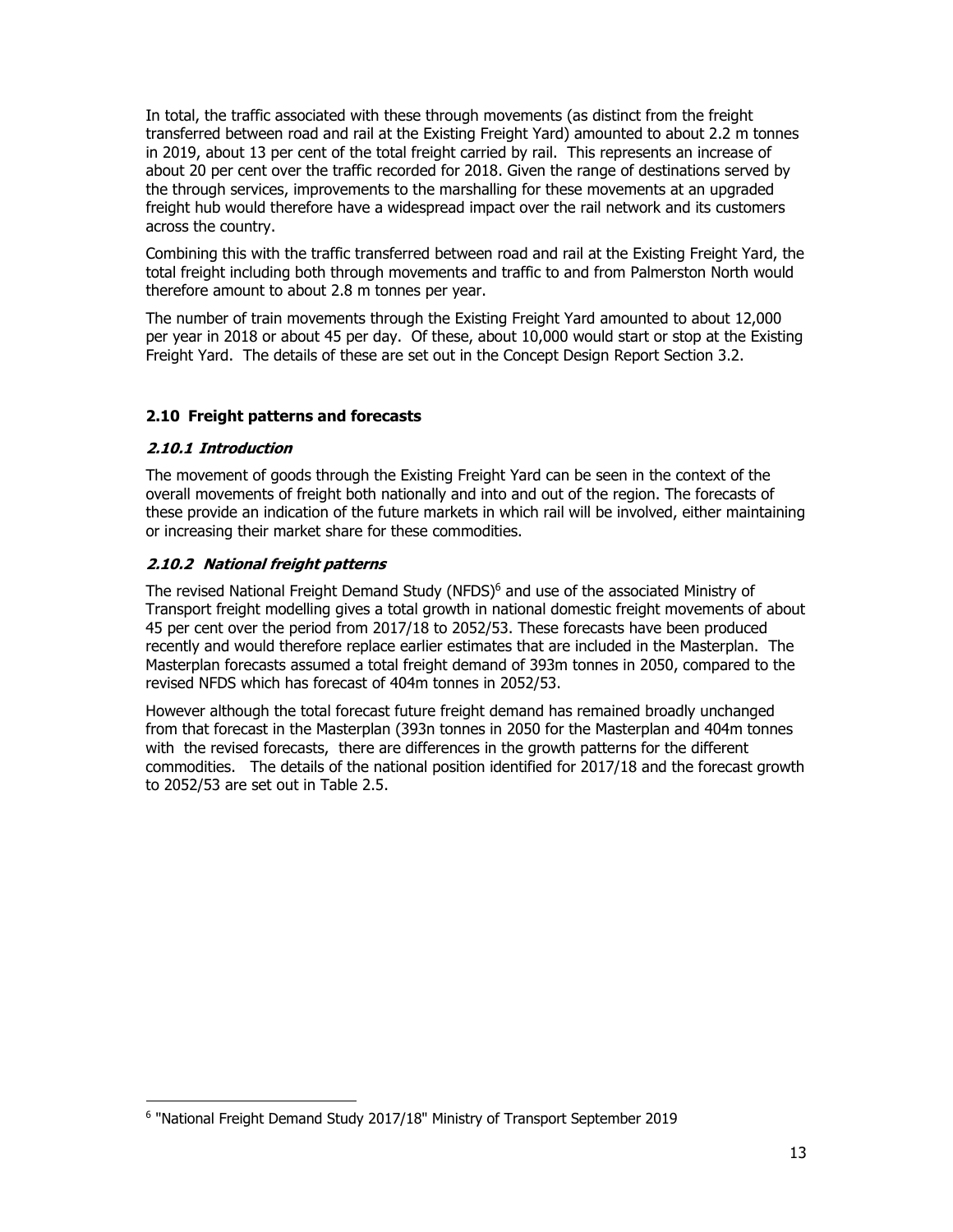| Table 2.5<br>National Freight Demand Study estimates and forecasts for New Zealand<br>2017/18 and 2052/53 (m tonnes) |      |       |        |            |  |  |  |  |  |
|----------------------------------------------------------------------------------------------------------------------|------|-------|--------|------------|--|--|--|--|--|
| <b>Commodity</b><br>2017/18<br>2052/53<br>Growth (m tonnes)<br>Growth (per cent)                                     |      |       |        |            |  |  |  |  |  |
| Liquid Milk                                                                                                          | 22.8 | 22.9  | 0.1    | 0.5%       |  |  |  |  |  |
| Manufactured Dairy                                                                                                   | 6.6  | 6.7   | 0.1    | 0.4%       |  |  |  |  |  |
| Logs                                                                                                                 | 36.5 | 34.9  | $-1.6$ | $-4.4%$    |  |  |  |  |  |
| <b>Processed Timber</b>                                                                                              | 10.0 | 11.6  | 1.6    | 16.5%      |  |  |  |  |  |
| Meat                                                                                                                 | 1.3  | 1.3   | 0.0    | 0.0%       |  |  |  |  |  |
| Livestock                                                                                                            | 5.6  | 5.6   | 0.0    | 0.0%       |  |  |  |  |  |
| Horticulture                                                                                                         | 5.9  | 7.7   | 1.8    | 31.4%      |  |  |  |  |  |
| Wool                                                                                                                 | 0.3  | 0.3   | 0.0    | 0.0%       |  |  |  |  |  |
| Other Agriculture                                                                                                    | 5.5  | 5.5   | 0.0    | 0.0%       |  |  |  |  |  |
| Fish                                                                                                                 | 0.4  | 0.4   | 0.0    | 0.0%       |  |  |  |  |  |
| Coal                                                                                                                 | 3.5  | 0.0   | $-3.5$ | $-100.0\%$ |  |  |  |  |  |
| Petroleum                                                                                                            | 9.1  | 11.2  | 2.1    | 22.4%      |  |  |  |  |  |
| <b>Building materials</b>                                                                                            | 60.5 | 127.5 | 67.0   | 110.8%     |  |  |  |  |  |
| Steel and Aluminium                                                                                                  | 3.6  | 4.5   | 0.9    | 24.3%      |  |  |  |  |  |
| Manufacturing & Retail                                                                                               | 96.7 | 145.3 | 48.6   | 50.2%      |  |  |  |  |  |
| Waste                                                                                                                | 9.4  | 16.0  | 6.6    | 70.5%      |  |  |  |  |  |
| <b>Other Minerals</b>                                                                                                | 1.0  | 1.9   | 0.9    | 98.0%      |  |  |  |  |  |
| 403.4<br>124.7<br>45%<br><b>Total</b><br>278.7                                                                       |      |       |        |            |  |  |  |  |  |

Source: NFDS 2018 and Consultants estimates using the Ministry of Transport freight model

Substantial growth is expected in the movements of building materials and manufactured goods reflecting the increased demands arising from increasing GDP and population in New Zealand. These are forecast to grow by over 100 per cent and 50 per cent respectively to 2052/53.

Growth is anticipated to be only limited for many primary products. The flows of milk and dairy products are expected to plateau as the production of milk stabilises, with a greater focus on higher value products. Similarly the volumes of meat products are expected to continue to remain broadly constant again with a greater focus on higher value products. Both of these reflect emerging trends in these industries and will mean the flows of these products outbound from Manawatu are likely to remain the same – this is described in section 2.10.3 below. There is also anticipated to be growth in horticulture, but the volumes involved are smaller and would have a minor impact on Manawatu.

While the flows of milk and dairy products are likely to remain broadly constant in volume terms, a major feature of the forecasts is however the scale of the log harvest and the extent to which this will be utilised for domestic production. The flows of logs are very volatile and fluctuate both in response to the potential availability of trees of a suitable age for felling and to the level of demand and potential pricing on international markets. The forecasts in the NFDS over the longer term are derived from the Wood Availability Forecasts published by Ministry of Primary Industry. These forecasts indicate substantial changes over time reflecting the availability of trees for harvesting and the likely intentions of the forest owners with a substantial decline in the volumes of logs harvested in the decade of the 2040's. Although the position is expected to improve with increased log harvests over the later 2050s, the forecasts of the total log harvest and the flows of logs for export for 2052/53 are below the levels currently being harvested and transported. Given the volatility of production it must be stressed however that there is considerable uncertainty attached to these forecasts and the levels of output that would arise beyond the forecasting period.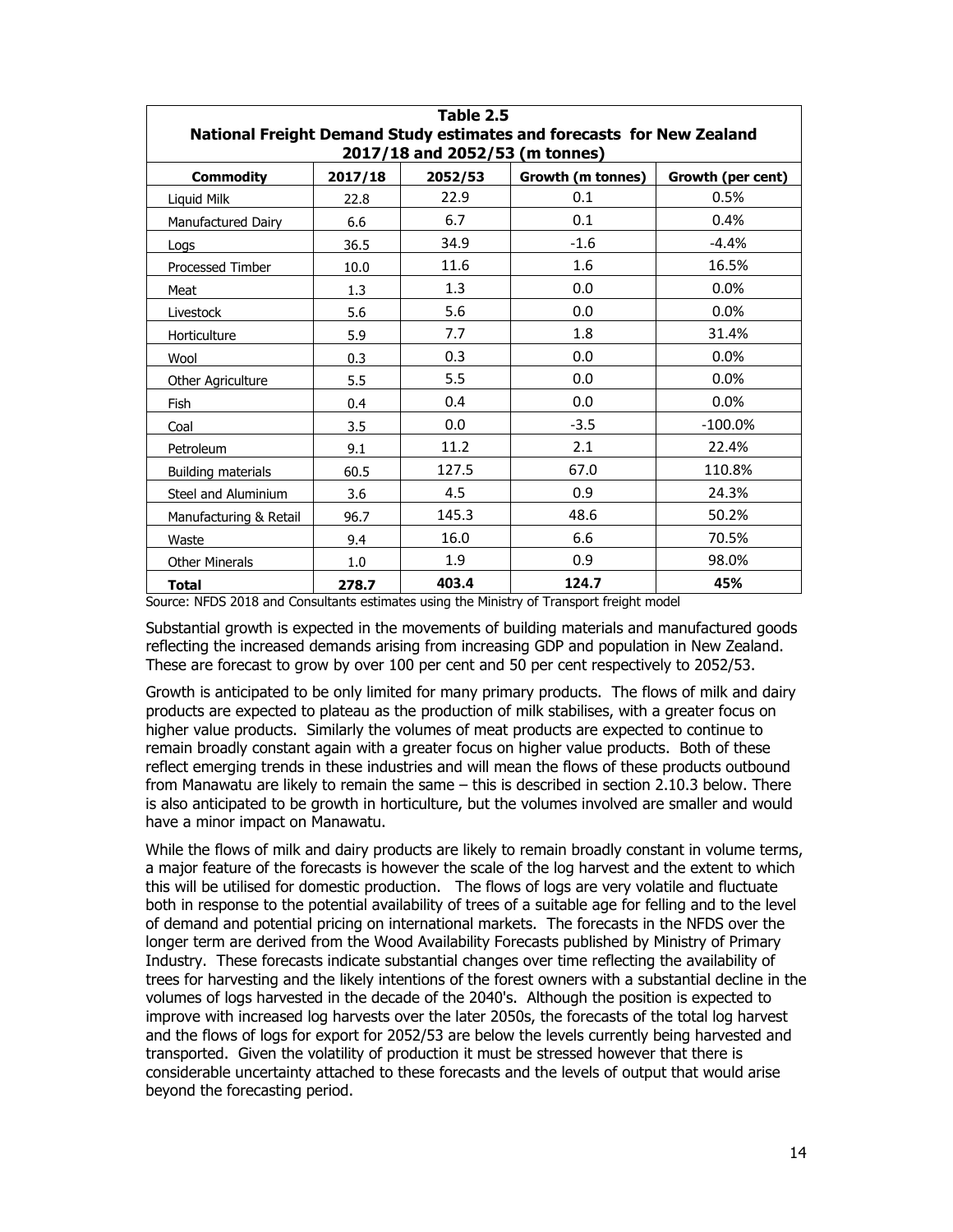#### **2.10.3 Freight patterns in the Manawatu-Whanganui region**

Considering the position at a more local level, the forecasts for the movements into and out of Manawatu-Whanganui region are set out in Table 2.6. Because of the uncertainty associated with the log forecasts, the totals have been provided both excluding and including logs.

| Table 2.6<br>Forecasts of freight movements into and out of the Manawatu-Whanganui region |         |                                      |        |         |         |                           |  |  |
|-------------------------------------------------------------------------------------------|---------|--------------------------------------|--------|---------|---------|---------------------------|--|--|
| 2017/18 and 2052/53 (m tonnes pa)<br><b>Inbound</b><br><b>Outbound</b>                    |         |                                      |        |         |         |                           |  |  |
| <b>Commodity group</b>                                                                    | 2017/18 | <b>Forecast</b><br>2052/53<br>growth |        | 2017/18 | 2052/53 | <b>Forecast</b><br>growth |  |  |
| Logs                                                                                      | 0.1     | 0.0                                  | $-71%$ | 1.73    | 0.50    | $-71%$                    |  |  |
| Timber products                                                                           | 0.1     | 0.1                                  | $-4%$  | 0.49    | 0.48    | $-1\%$                    |  |  |
| Milk and dairy                                                                            | 0.7     | 0.6                                  | $-3%$  | 1.49    | 1.46    | $-2%$                     |  |  |
| Meat                                                                                      | 0.0     | 0.0                                  | $0\%$  | 0.18    | 0.18    | $0\%$                     |  |  |
| Livestock                                                                                 | 0.2     | 0.2                                  | -3%    | 0.26    | 0.26    | $-2\%$                    |  |  |
| Horticulture                                                                              | 0.2     | 0.2                                  | 4%     | 0.02    | 0.02    | 17%                       |  |  |
| Other agriculture                                                                         | 0.3     | 0.3                                  | $1\%$  | 0.04    | 0.04    | 6%                        |  |  |
| Petroleum                                                                                 | 0.4     | 0.4                                  | $-1\%$ | 0       | 0.00    | $0\%$                     |  |  |
| Building materials                                                                        | 0.3     | 0.5                                  | 43%    | 0.3     | 0.5     | 72%                       |  |  |
| Steel/Aluminium                                                                           | 0.0     | 0.0                                  | $0\%$  | 0       | 0.00    | $0\%$                     |  |  |
| Manufacturing & retail                                                                    | 2.1     | 2.7                                  | 33%    | 1.76    | 2.09    | 19%                       |  |  |
| Waste                                                                                     | $0.0\,$ | 0.0                                  | $0\%$  | 0.03    | 0.04    | 17%                       |  |  |
| Total excluding logs                                                                      | 4.2     | 5.1                                  | 21%    | 4.51    | 5.06    | 12%                       |  |  |
| Total including logs                                                                      | 4.3     | 5.1                                  | 18%    | 6.24    | 5.56    | $-11%$                    |  |  |

Source: NFDS 2018 and Consultants estimates using the Ministry of Transport freight model

To a large extent, the position for the Manawatu-Whanganui region mirrors that for the country as a whole with substantial growth in building materials and manufactured and retail goods, commodities which are linked to the level of economic and population growth.

The volumes of primary products are mainly expected to largely remain broadly stable at current levels, with the exception of horticulture where a small increase in flows is predicted.

In the case of logs there are forecast to be substantial changes in the movements into and out of the region, reflecting the MPIs forecasts discussed earlier. As indicated earlier, the output of logs tends to go in cycles and while forecasts for 2052/53 are below those for the 2017/18, they would be increasing from a low point predicted for the 2040s. Over the long term beyond the position is likely to be affected by the Billion Trees programme7 which could increase the numbers of logs harvested in the catchment area of the Freight Hub.

Other factors that may affect the volumes of logs transported through the Freight Hub at Palmerston North include the potential development of additional sites for loading logs onto the rail network (which may offer a more economic means of transport if the distances travelled by road can be reduced) and the possibility of the development of a new major timber processing facility at Marton. Although this would reduce the volume of logs available for export, it may lead to increases in the volumes of processed timber for export handled at the hub.

The implications of these regional growth figures for the Freight Hub are set out in Table 2.7

 $7$  CAB-18-MIN-0379.01The One Billion Trees Programme: Actions and Decisions for Implementation September 2018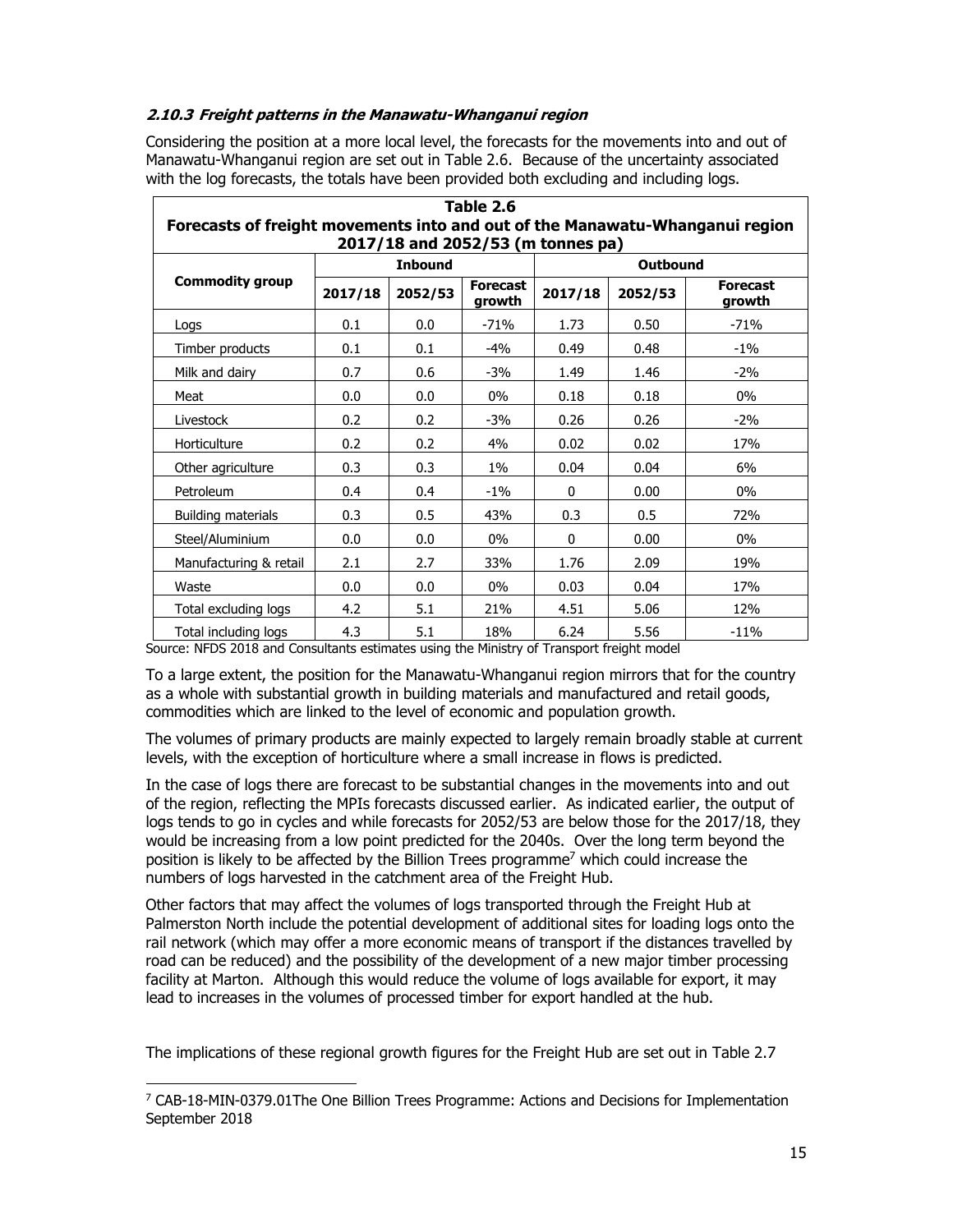| Table 2.7                                                                   |             |             |             |              |             |             |             |             |             |
|-----------------------------------------------------------------------------|-------------|-------------|-------------|--------------|-------------|-------------|-------------|-------------|-------------|
| Forecast growth in the main freight flows through the main Palmerston North |             |             |             |              |             |             |             |             |             |
| Freight Hub 2017/8 - 2052-53                                                |             |             |             |              |             |             |             |             |             |
| (000 net tonnes)                                                            |             |             |             |              |             |             |             |             |             |
| Outbound<br>Inbound<br>Total                                                |             |             |             |              |             |             |             |             |             |
|                                                                             |             | Growth      |             |              | Growth      |             |             | Growth      |             |
|                                                                             | Flow in     | from        | Flow in     | Flow in      | from        | Flow in     | Flow in     | from        | Flow in     |
|                                                                             | 2018/1<br>9 | 2017/1<br>8 | 2052/5<br>3 | 2018/1<br>9  | 2017/1<br>8 | 2052/5<br>3 | 2018/1<br>9 | 2017/1<br>8 | 2052/5<br>3 |
| Dairy                                                                       | 3.5         | $-2%$       | 3.4         | $\mathbf{0}$ | $-3%$       | 0.0         | 3.5         | $-2%$       | 3.4         |
| Manufactured                                                                |             |             |             |              |             |             |             |             |             |
| and retail<br>items                                                         | 35.9        | 19%         | 42.6        | 303.8        | 33%         | 403.6       | 339.7       | 31%         | 446.2       |
| Meat                                                                        | 31          | $0\%$       | 31.0        | $\Omega$     | $0\%$       | 0.0         | 31          | $0\%$       | 31.0        |
| Other                                                                       |             |             |             |              |             |             |             |             |             |
| agriculture                                                                 | 3.2         | 6%          | 3.4         | $\Omega$     | 6%          | 0.0         | 3.2         | 6%          | 3.4         |
| Other                                                                       | 1.7         | 19%         | 2.0         | 3.1          | 33%         | 4.1         | 4.8         | 28%         | 6.1         |
| Steel and<br>aluminium                                                      | $\Omega$    | 79%         | 0.0         | 6.1          | 43%         | 8.7         | 6.1         | 43%         | 8.7         |
|                                                                             |             |             |             |              |             |             |             |             |             |
| Total exc logs                                                              | 75.4        | 9%          | 82.4        | 313.1        | 33%         | 416.4       | 388.5       | 28%         | 498.8       |
| Logs                                                                        | 280.1       | $-71%$      | 81.3        | 0            | $-71%$      | 0.0         | 280.1       | -71%        | 81.3        |
| Total                                                                       | 355.5       | $-55%$      | 163.7       | 313.1        | 33%         | 416.4       | 668.6       | $-13%$      | 580.1       |

For the core unitised traffic flows particularly of manufactured and retail goods transported to the distribution centres in Palmerston North, the traffic through the Freight Hub is forecast to grow fairly substantially by 2052/53, driven to a large part by the increases in GDP forecast for the city and the region.

It should be noted that these forecasts both for the region as a whole and for the Freight Hub assume distribution patterns and modal shares similar to those currently in operation. They do not take into account changes in these patterns that might happen over time and changes in the shares of the markets which might be captured by rail, especially with an improved facility. Thus rail could participate in markets that are growing strongly particularly in the movement of manufactured and retail goods into the region. In addition, the provision of improved intermodal logistics provided by the new Freight Hub could provide an opportunity for increasing the share of rail in the markets it is already serving and also possibly expanding into new markets. These would increase the volumes of commodities travelling by rail through Palmerston North and help in the achievement of both KiwiRail and the Government's objectives for the development of a sustainable transport system.

## **3 Methodology for assessing effects**

#### **3.1 Introduction**

Economic effects on the community arise where the new Freight Hub would affect the level of employment and activity in the Palmerston North area. This assessment incorporates a number of the criteria that were used to assess the **relative** impacts of alternative site locations as the planning for the Freight Hub developed and then expanded to include factors which would affect the total impact of the new Freight Hub.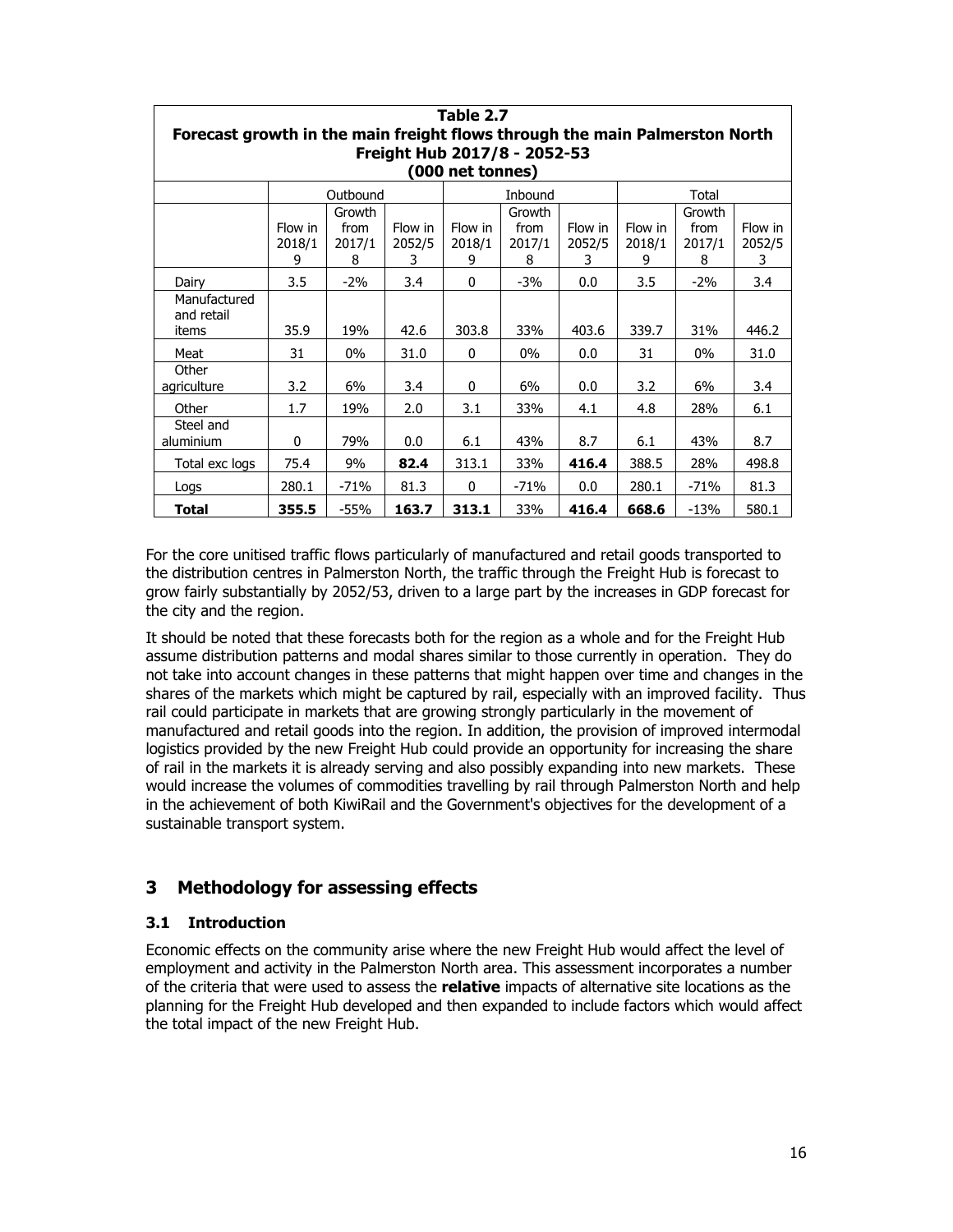As set out above, there are also wider national economic impacts that would arise from the provision of the improved rail service facilitated by the construction of the new Freight Hub. While these are challenging to quantify for the new facility, they are generally positive and show wider benefits to the country as a whole. While recognising that these broad impacts would exist, the next section focuses on the particular economic development effects in the Palmerston North area.

## **3.2 Categories of impacts**

I was involved in the workshops in Palmerston North in 2019 undertaking a multi criteria assessment of alternative sites for the new Freight Hub. The categories used for the assessment of the potential economic development impacts of the relocation of the hub were developed to cover the range of effects that might be expected and initially used to identify the relative attractiveness of different hub locations in the Palmerston North area. As this stage, this is an assessment of the effects of the particular Freight Hub Site, not an assessment of alternatives, the list of categories have been amended to focus on factors which relate to the absolute benefits for the scheme rather than the relative attractiveness of alternative locations.

The list of factors considered in assessing the economic development impacts of the new Freight Hub therefore comprises:-

- Improved freight handling and reduced costs for existing users in the Palmerston North and surrounding area.
- Potential for new development in the vicinity of the Freight Hub
- Access to the workforce
- Impact on existing firms in the vicinity of the Freight Hub
- Provision of development space within the Existing Freight Yard for new activities
- Impacts during construction

#### **3.3 Scale of assessment**

- High positive
- Moderate positive
- Negligible
- Moderate negative
- High negative

Each of the categories defined was given a rating based on this scale.

## **4 Assessment of effects**

#### **4.1 Impacts for existing users in the Palmerston North area**

In terms of its economic development impacts, the new Freight Hub on its larger Site will provide benefits arising from:-

- Improved facilities for marshalling trains allowing the introduction of trains of up to 1500m in length for the route between Palmerston North and Auckland compared to the current maximum of 900m.
- Improved handling facilities for goods transferring between road and rail both for unitised cargos (either in standard export containers or in lighter intermodal units for the domestic market) and other products particularly logs.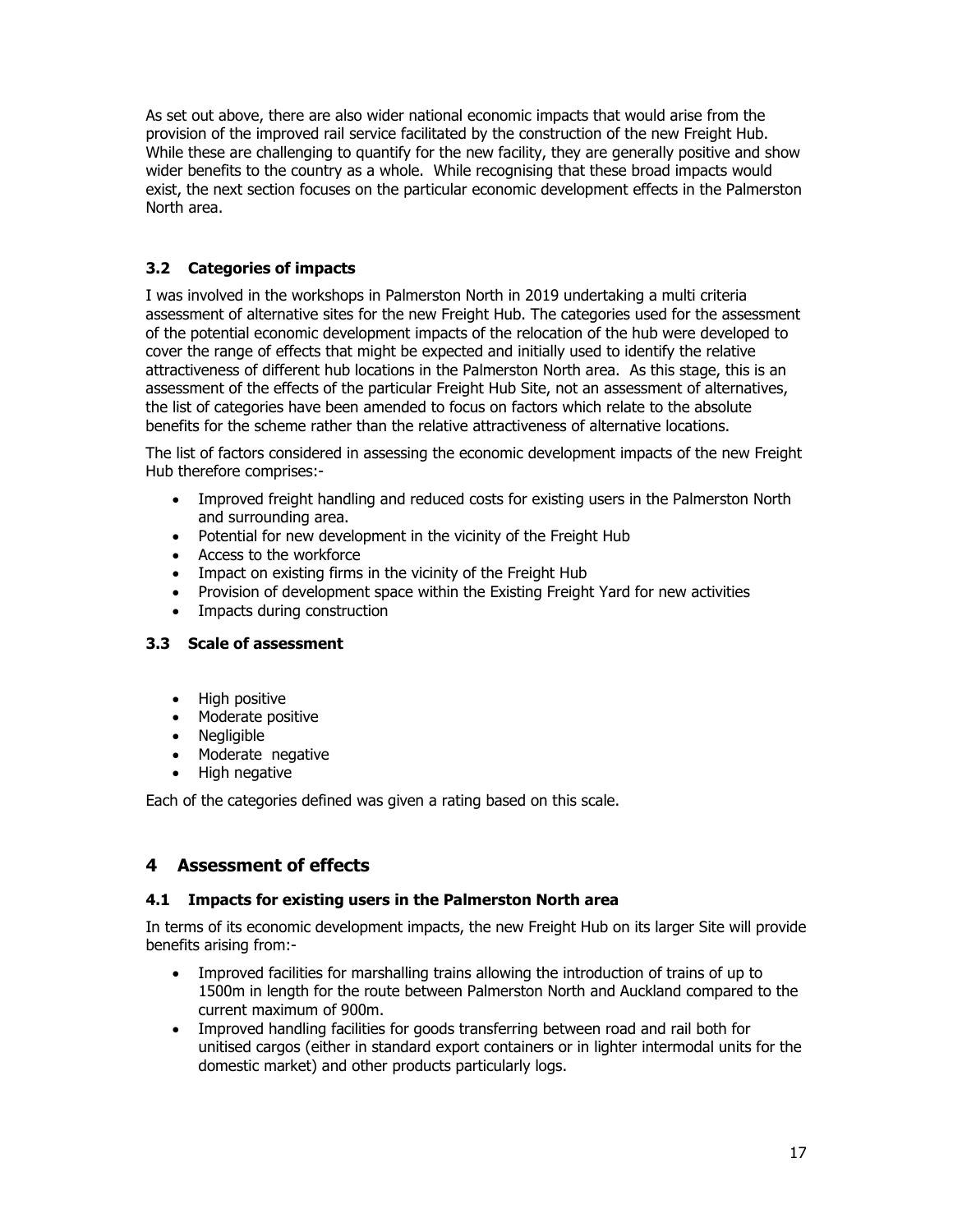As a result of these improved handling facilities and the longer trains, the efficiency of the supply chain for goods moved into and out of Palmerston North will be improved, potentially reducing the costs of transport and improving the reliability of the service provided to users in the area. This would provide opportunities and benefits to those sending goods through or for handling at the Site and would enhance the position of Palmerston North as a key distribution hub serving the lower North Island. This is likely to be reflected in increases in economic activities as industry using the Freight Hub respond to the reduced costs of transporting goods, either by achieving higher returns on their base output or using the opportunities arising from reduced transport costs to expand their activities.

Increasing the role of the Freight Hub could provide opportunities for the local road haulage industry delivering these products to customers in the catchment area of the Freight Hub. There may be some reduced opportunities for longer distance road freight supplying the area from outside, particularly from Auckland, as this traffic is attracted to rail, although with the growth expected in the overall market for the movement of goods, it is likely that both road and rail would grow.

In the course of interviews $<sup>8</sup>$ , one of the major freight forwarding companies has indicated that</sup> they would probably relocate to the Site to gain the advantage of direct rail access into their premises and it is likely that others would follow suit. There would also be advantages for activities associated with the movements of goods located in the NEIZ adjacent to the Freight Hub. Based on current users, this would include the major distribution centres for Foodstuffs and the proposed development by Countdown in Alderson Drive. The Site would also be reasonably accessible to the other distribution centres located along Tremaine Avenue and in Kelvin Grove and the presence of the Freight Hub is likely to attract other users to the NEIZ.

The improvements in freight services and more efficient supply chains for firms located in the catchment area of the Freight Hub would also support local producing industries with a focus on export markets particularly those in the manufacture of food products reflecting the emphasis in the economies of Palmerston North and surrounding areas.

The location of the Freight Hub further away from the existing activities in the city centre could have some adverse impacts on support activities based in the existing urban area that would be at a greater distance from their customers. Traffic evidence has indicated that increases in travel distances and travel times are forecast to rise. The effect of this is however likely to be small and is likely diminish over time if the Freight Hub develops a sufficient level of activity to support the relocation of these activities to the hub itself or to a site adjacent to the Freight Hub.

The impact of this overall is expected to be **moderate positive**.

#### **4.2 Potential for new development in the vicinity of the Freight Hub**

There is little quantitative evidence on the scale of the potential for new freight hubs to generate increased economic activity, and it is therefore challenging to assess the scale for this impact

However the qualitative assessment would suggest that the scale of activities potentially locating in the Freight Hub and the areas immediately surrounding could provide a critical mass for specialist suppliers in handling and logistics. This will encourage the relocation or new development of facilities to support these activities, with consequent increases in output and employment. The NEIZ zoning is suitable for industrial and commercial development and would supply opportunities to accommodate any new or relocated activities, allowing these to gain the benefits from the expanded Freight Hub.

<sup>&</sup>lt;sup>8</sup> A series of interviews was conducted with key firms in the freight and logistics sectors in Palmerston North in August 2019. This included freight forwarders, transport and distribution companies and manufacturers of goods.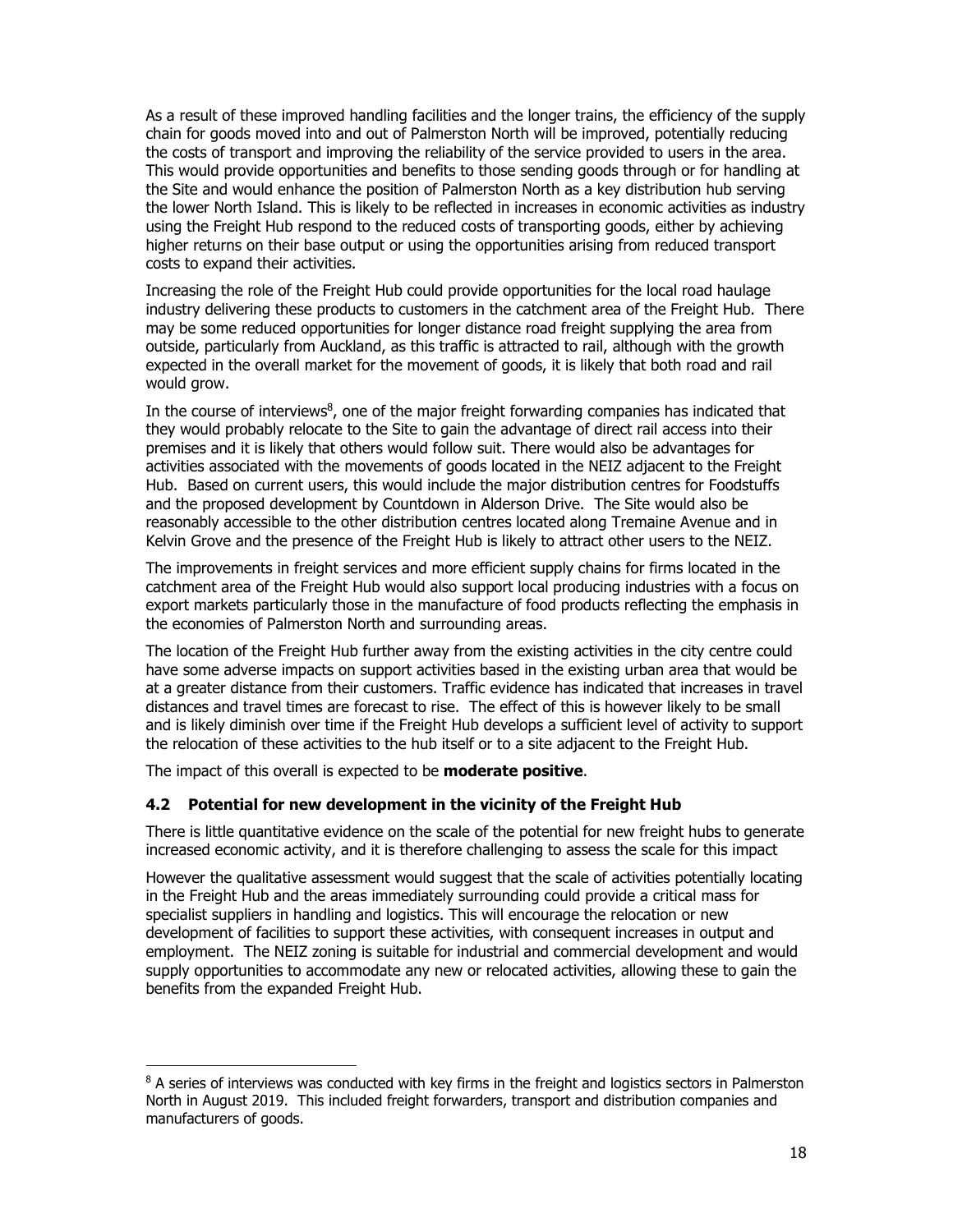The use of the Freight Hub Site within the NEIZ for the Freight Hub means that space could not be completely used by other firms wishing to relocate to the area. However, the evidence suggests that there has been only a limited take up of land in the NEIZ to date. The Freight Hub may also provide the opportunity for some of the firms that would have otherwise located in the NEIZ outside the hub to take up opportunities within the Freight Hub itself.

The impact of this overall is expected to be **moderate positive**.

#### **4.3 Access to the workforce**

The proposed Freight Hub Site lies at a greater distance from the residential centres of the workforce in Palmerston North. This will potentially increase the commuting costs of workers travelling to the Site from the major urban area.

The new location is approximately 5 kms distance from the Existing Freight Yard. While this increased distance would not apply to all workers, there is the potential that the relocation could limit the workforce based in Palmerston North that might be available for employment in the activities in the Freight Hub. To some extent this would be balanced by the opportunities for those living in locations in closer proximity to the new Freight Hub Site in the smaller settlements of Bunnythorpe or Feilding. The outcome will depend on the range of skills offered by employees living at different locations that might be available for employment on the Site, as to the scale of the impact on the efficiency of operations.

In practice this effect is likely to be limited and would also probably diminish over time as workers relocated to be closer to their places of work.

The impact of this overall is expected to be **small negative**.

#### **4.4 Impact on existing firms in the vicinity of the Freight Hub**

While in general as discussed earlier the proposed development of the Site would support economic activities in the vicinity of the Freight Hub, Roberts Line would become the main access to the Freight Hub from the south. This and the relocation of the transport function of Railway Road around the hub as the link between the east of Palmerston North and Bunnythorpe, Feilding and areas to the north would impact on the activities currently located along Roberts Line, increasing the traffic flows along the road. To the extent that access into the sites on Roberts Line is made more difficult as a result, this may have the effect of making these businesses less attractive locations. While the evidence for this is limited, firms located along Tremaine Avenue have complained about the difficulties of accessing their sites from a busy main road and this may also become the case for firms located along Roberts Line without mitigation.

In this case, the impact of this overall is expected to be **small negative**.

There is however the potential to develop measures which would mitigate these access issues. With these the impact on the existing firms in the vicinity of the Freight Hub is expected to be **negligible**.

#### **4.5 Provision of sites for redevelopment within the existing urban area**

By moving away from the location on Tremaine Avenue, the relocation of the Freight Hub including associated operations like freight forwarders handling goods by rail will free up space for activities that are suited to the area vacated. The Existing Freight Yard location has good proximity to the central area of the city and other commercial activities along Tremaine Avenue, with these commercial activities remaining after the relocation of Existing Freight Yard.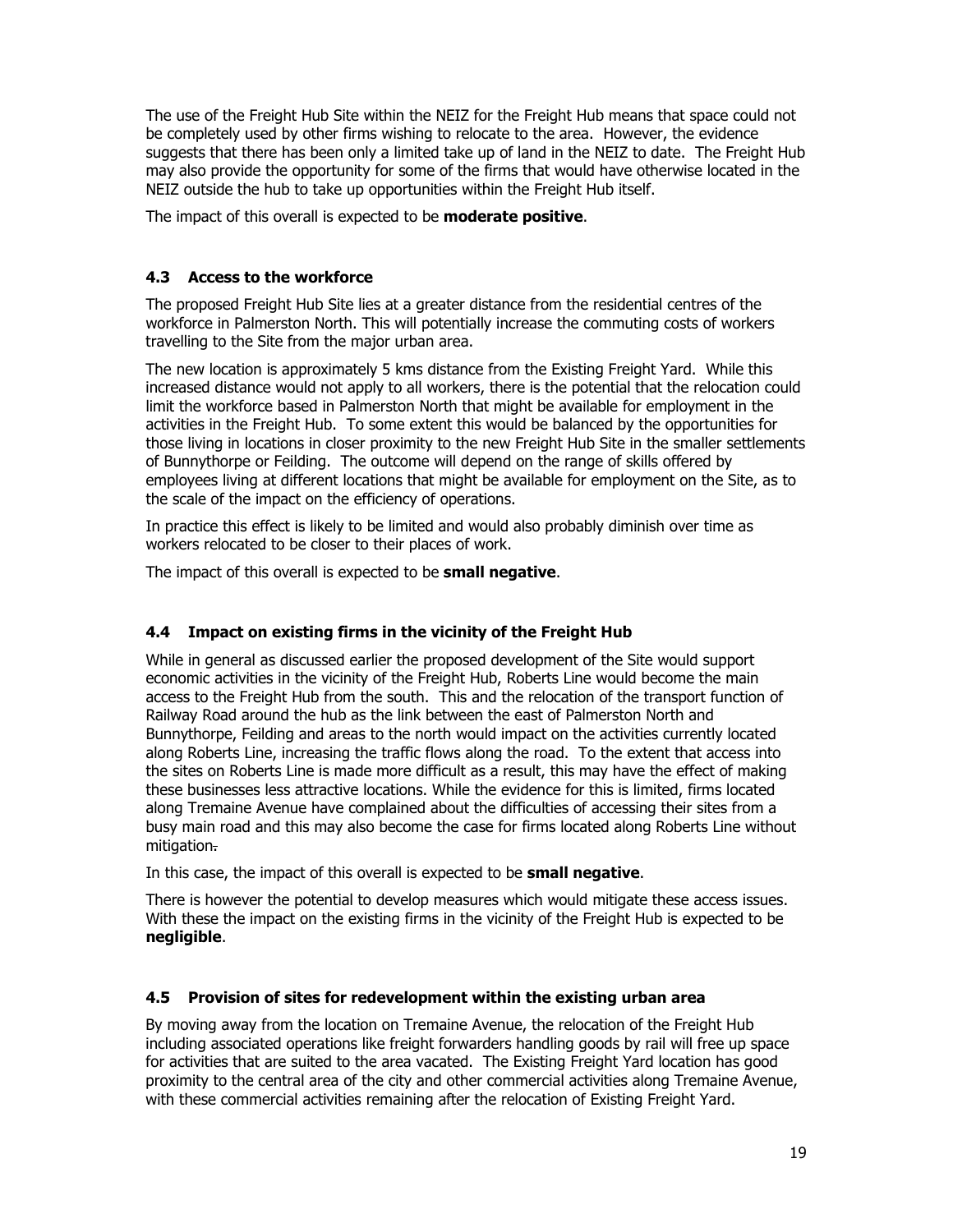It is not certain at present what would be the potential use for this area, noting that the land has been used for an operational rail site for 50 years and would be bordered by a busy operational rail line and a heavily trafficked road. In its present state it may not be suitable for a range of sensitive uses. Any redevelopment of the site would need to comply with planning requirements, including national environmental standards. However it is likely that the site would be suitable for activities which would benefit from proximity to the city centre or the surrounding residential areas, and could play a role in encouraging economic development in the city.

The work involved in the redevelopment of the site in whatever form would also add to the levels of economic activity in the city although this effect would diminish as the works were completed.

The impact of this overall is expected to be **moderate/high positive**.

#### **4.6 Impacts during construction**

While not yet currently finalised, the scale of investment in the Freight Hub would be substantial. The economic and employment effects of this would be beneficial to the extent that it employed local resources and there is expenditure on goods and services from the local region. At this stage it is not possible to quantify the impacts of this.

The impact of this overall is expected to be **moderate/high positive,** although the effects would only be experienced in the construction period.

## **5 Wider area impacts**

As indicated above, the Freight Hub will form part of more efficient and cost effective rail freight operations in New Zealand, with the potential to attract a greater share of the growing freight task from road haulage. This outcome would be in line with the objectives of the Government to allow rail to play a more significant role in New Zealand's transport system and realise the potential congestion, safety and emissions benefits compared to road transport. While these are of benefit to the nation they are again hard to quantify particularly in terms of their impacts on economic development. While noting these benefits, these have simply been scored as positive but with no attempt to provide a more nuanced assessment.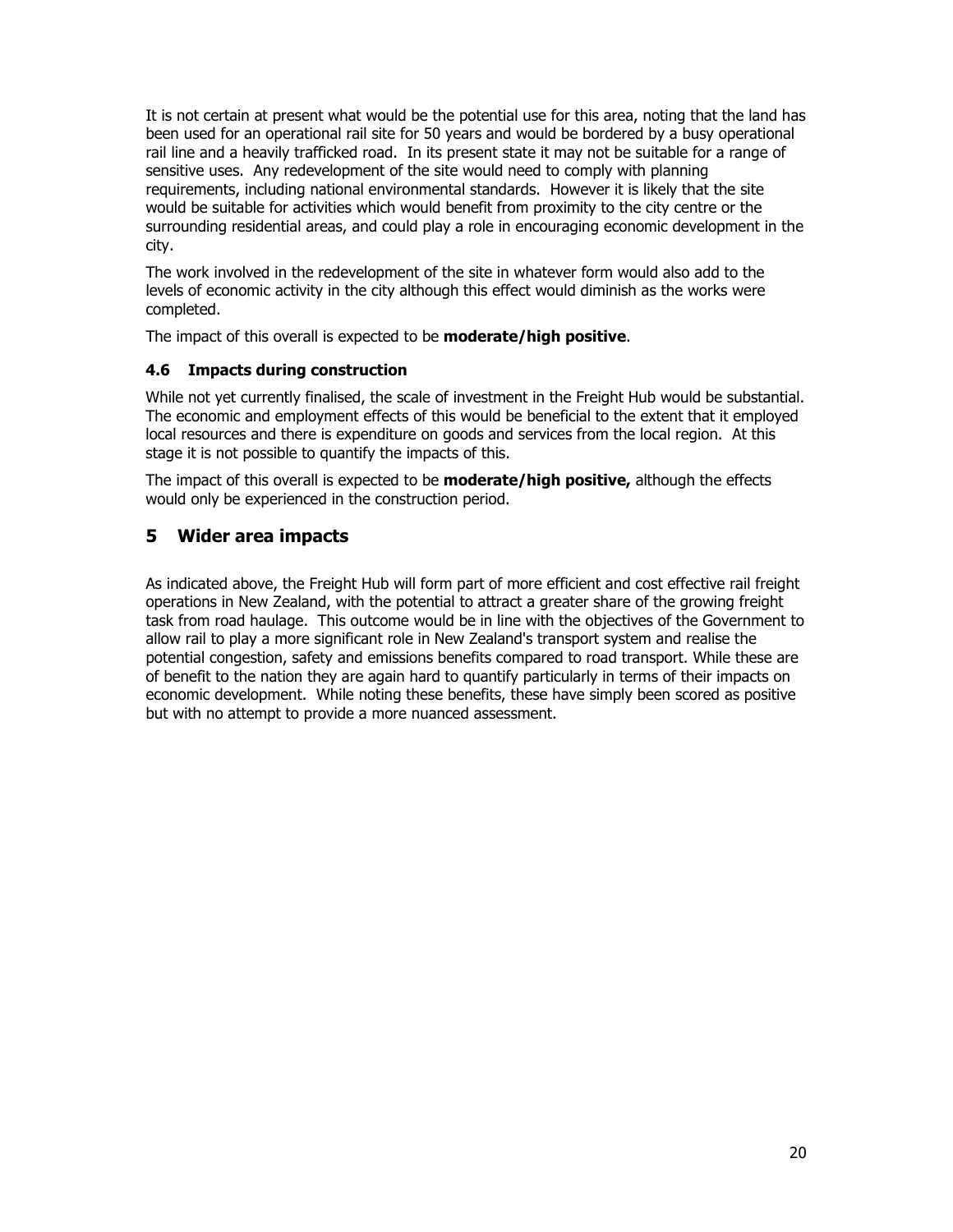# **6 Summary of impacts**

Overall, the construction of Freight Hub on Railway Road to the north of Palmerston North is likely to impact positively on the level of economic activity in Palmerston North and the surrounding area.

| Table 6.1<br><b>Economic effects - Summary</b>                          |                                                                                                                                                                                                                                                                                                                                          |                                                                                                                                            |                                                    |                                                          |  |  |  |
|-------------------------------------------------------------------------|------------------------------------------------------------------------------------------------------------------------------------------------------------------------------------------------------------------------------------------------------------------------------------------------------------------------------------------|--------------------------------------------------------------------------------------------------------------------------------------------|----------------------------------------------------|----------------------------------------------------------|--|--|--|
| <b>Item</b>                                                             | <b>Description</b>                                                                                                                                                                                                                                                                                                                       | <b>Impact</b>                                                                                                                              | <b>Temporary</b><br>or                             | <b>Timescale</b>                                         |  |  |  |
|                                                                         |                                                                                                                                                                                                                                                                                                                                          |                                                                                                                                            | permanent                                          |                                                          |  |  |  |
| Improved freight<br>handling and<br>reduced costs for<br>existing users | Positive impacts from the<br>redevelopment of the freight hub<br>leading to improved efficiency and<br>reduced costs for customers. The<br>proposed freight hub would be located<br>close to many of its potential<br>customers in the NEIZ, Kelvin Grove<br>and Tremaine Avenue areas who would<br>benefit from the improved facilities | Moderate<br>positive                                                                                                                       | Permanent                                          | Immediate and<br>continuing over<br>time                 |  |  |  |
| Potential for new<br>development in the<br>vicinity of the hub          | The scale of activities in the hub and<br>the areas immediately surrounding<br>could provide a critical mass for<br>specialist suppliers in handling and<br>logistics encouraging the relocation or<br>new development of facilities to<br>support these activities, with<br>consequent increases in employment                          | Moderate<br>positive                                                                                                                       | Permanent                                          | Medium - long<br>term                                    |  |  |  |
| Access to the<br>workforce                                              | The relocation of the freight hub<br>further away from the main residential<br>areas would increase the commuting<br>costs for workers although provide<br>opportunities for workers in<br>Bunnythorpe and Feilding                                                                                                                      | Minor negative                                                                                                                             | Permanent<br>but probably<br>reducing<br>over time | Impact largest in<br>short term<br>reducing over<br>time |  |  |  |
| Impact on existing<br>firms in the vicinity<br>of the hub               | While most effects are positive some<br>adverse impacts from the increase in<br>traffic flows along Roberts line                                                                                                                                                                                                                         | Mixed largely<br>positive but with<br>some minor<br>negative<br>effects.<br>Potential for<br>mitigation to<br>reduce this to<br>negligible | Permanent<br>but probably<br>reducing<br>over time | Immediate                                                |  |  |  |
| Provision of<br>development space<br>within the existing<br>urban area  | Would allow redevelopment of Existing<br>Freight Yard for alternative uses. In<br>addition firms relocating to the NEIZ<br>would also free up space for<br>development                                                                                                                                                                   | Moderate/high<br>positive                                                                                                                  | Permanent                                          | Medium-long<br>term                                      |  |  |  |
| Impacts during<br>construction                                          | The economic impacts of the<br>construction of the new hub would be<br>largely positive with the injection of<br>additional funding into the local<br>economy                                                                                                                                                                            | Moderate/high<br>positive                                                                                                                  | Temporary                                          | Temporary and<br>very short term<br>only                 |  |  |  |

A summary of specific impacts is set out in the table below.

Overall the combined rating of the economic development impacts assessed is **moderate positive.**